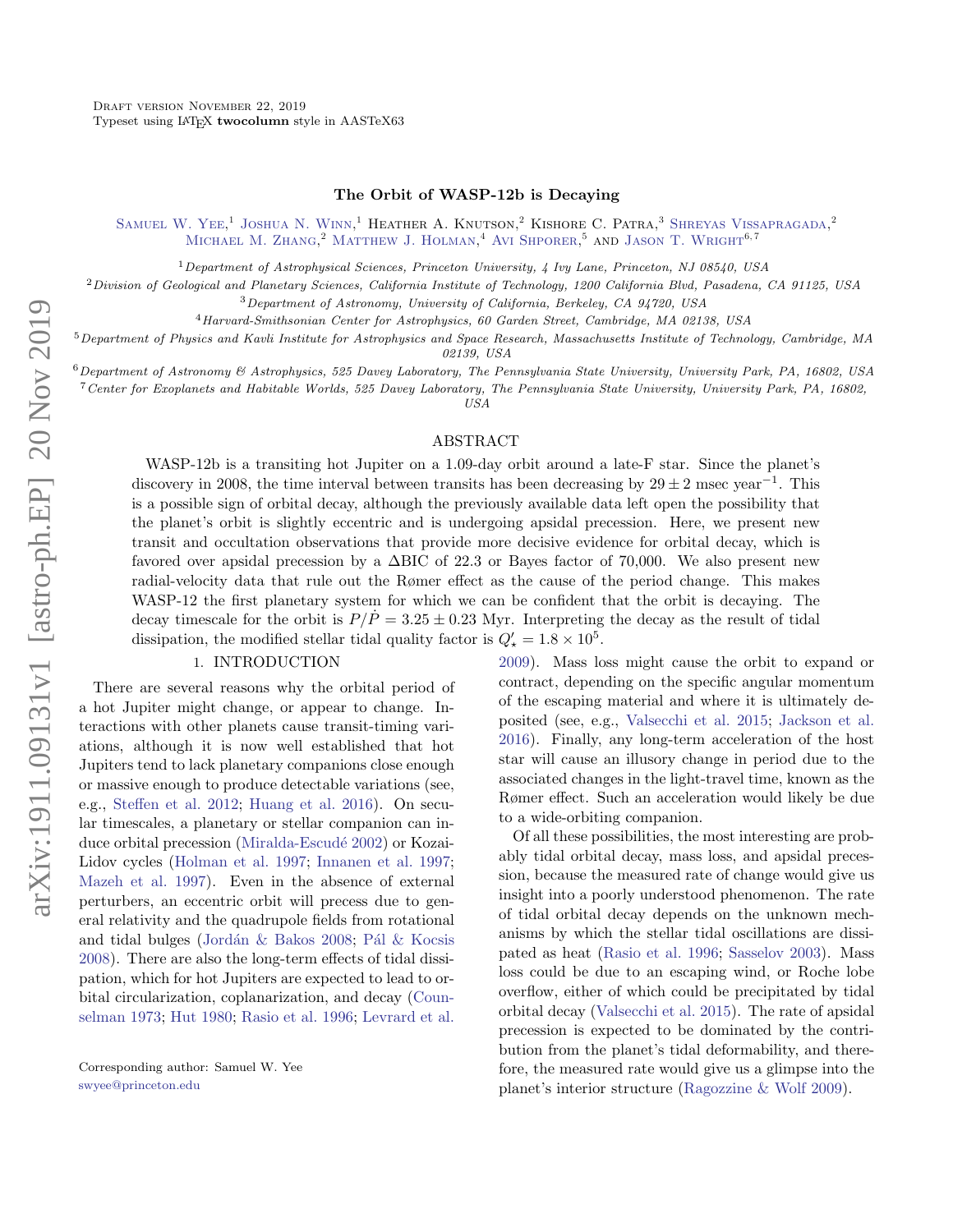Currently, the most promising system for observing these effects is WASP-12 [\(Hebb et al.](#page-13-2) [2009;](#page-13-2) [Haswell](#page-13-3) [2018\)](#page-13-3). The host star is a late-F star ( $T_{\text{eff}} \approx 6300 \text{ K}$ ; [Hebb et al.](#page-13-2) [2009\)](#page-13-2). The planet is a hot Jupiter with orbital period 1.09 days, mass 1.47  $M_{\rm J}$ , and radius 1.90  $R_{\rm J}$ [\(Collins et al.](#page-13-4) [2017\)](#page-13-4). This radius is unusually large even by the standards of hot Jupiters, and ultraviolet transit observations imply an even larger cloud of diffuse gas, indicating that the planet has an escaping exosphere [\(Fos](#page-13-5)[sati et al.](#page-13-5) [2010;](#page-13-5) [Haswell et al.](#page-13-6) [2012;](#page-13-6) [Nichols et al.](#page-14-11) [2015\)](#page-14-11). Furthermore, there is evidence for variations in the time interval between transits. [Maciejewski et al.](#page-14-12) [\(2011\)](#page-14-12) reported the detection of short-timescale variations, although subsequent analysis by [Maciejewski et al.](#page-14-13) [\(2013\)](#page-14-13) showed that the statistical significance was weaker than originally reported. [Maciejewski et al.](#page-14-13) [\(2013\)](#page-14-13) also presented a larger database of transit times and found evidence that the interval between transits is varying sinusoidally with a 500-day period. They hypothesized that the anomalies were due to a second planet in the system with a mass of 0.1  $M<sub>J</sub>$  and a period of 3.5 days.

After accumulating more data, [Maciejewski et al.](#page-14-14) [\(2016\)](#page-14-14) did not confirm the sinusoidal variability, but instead found a quadratic trend consistent with a uniformly decreasing orbital period. [Patra et al.](#page-14-15) [\(2017\)](#page-14-15) presented new data and confirmed that the observed interval between transits has been decreasing, at a rate of  $29 \pm 3$  msec yr<sup>-1</sup>. [Patra et al.](#page-14-15) [\(2017\)](#page-14-15) also showed that the available radial-velocity data were incompatible with a line-of-sight acceleration large enough for the Rømer effect to be the sole explanation for the apparent decrease in orbital period. Additional transit times have since been reported by [Maciejewski et al.](#page-14-16) [\(2018\)](#page-14-16) and [Baluev et al.](#page-13-7) [\(2019\)](#page-13-7), in both cases supporting the finding of a long-term decrease in the transit period.

[Bailey & Goodman](#page-13-8) [\(2019\)](#page-13-8) considered and discarded many explanations for the period decrease besides tidal orbital decay, such as the Applegate effect or gravitational perturbations from another planet. However, the possibility remained that the orbit is eccentric and apsidally precessing, and that the apparently quadratic trend in the transit timing deviations is really a portion of a long-period sinusoidal pattern. The radial-velocity data rule out eccentricities larger than about 0.03, but even an eccentricity on the order of  $10^{-3}$  would be sufficient to fit the data under this hypothesis.

One way to tell the difference between orbital decay and apsidal precession is to measure the times of occultations (secondary eclipses). In the case of orbital decay, the time interval between occultations would be shrinking at the same rate as the time interval between transits. In contrast, for a precessing orbit, the transit

and occultation timing deviations would have opposite signs. [Patra et al.](#page-14-15) [\(2017\)](#page-14-15) analyzed all of the available occultation times and found that both models gave a reasonable fit to the data. They found a preference for orbital decay over apsidal precession, but because the statistical significance was modest  $(\Delta \chi^2 = 5.5)$ , they stopped short of claiming conclusive evidence for orbital decay. By extrapolating both models into the future, [Patra et al.](#page-14-15) [\(2017\)](#page-14-15) showed that observations of occultations over the next few years would allow for a more definitive conclusion.

Two years have now elapsed. In this paper, we report new observations of transits (Section [2\)](#page-1-0) and occultations (Section [3\)](#page-2-0), as well as additional radial-velocity data (Section [4\)](#page-5-0). We present an analysis of all the available data, finding that orbital decay is favored over apsidal precession with greater confidence than before (Section [5\)](#page-5-1). Finally, we discuss the possible implications of the observed decay rate for our understanding of hot Jupiters and stellar interiors (Section [6\)](#page-9-0).

# 2. NEW TRANSIT OBSERVATIONS

<span id="page-1-0"></span>We observed ten transits of WASP-12b with the 1.2m telescope at the Fred Lawrence Whipple Observatory (FLWO) on Mt. Hopkins, Arizona, between November 2017 and January 2019. The observations were made with Keplercam and a Sloan  $r'$ -band filter, with an exposure time of 15 seconds, yielding a typical signal-tonoise ratio of 200 per frame. We reduced the data with standard procedures, as described by [Patra et al.](#page-14-15) [\(2017\)](#page-14-15). We performed circular-aperture photometry of WASP-12 and 7–9 comparison stars. The aperture radius was typically 7-8 pixels, chosen to minimize the scatter in the out-of-transit flux of WASP-12 relative to the comparison stars. We then produced light curves by dividing the flux of WASP-12 by the sum of the comparision star fluxes, and then normalizing to set the median flux equal to unity outside of the transits. The estimated uncertainty in each data point was taken to be the standard deviation of the flux time series outside of transits. The photometric time series is provided in Table [1.](#page-2-1)

To measure transit times, we fitted a standard transit model [\(Mandel & Agol](#page-14-17) [2002\)](#page-14-17). We assumed a quadratic limb-darkening law with coefficients  $u_1$  =  $0.32, u_2 = 0.32$ , as tabulated by [Claret & Bloemen](#page-13-9) [\(2011\)](#page-13-9) for a star having the spectroscopic properties  $T_{\text{eff}} = 6290 \text{ K}, \text{[Fe/H]} = 0.3, \log g = 4.3 \text{ (Hebb et al.)}$  $T_{\text{eff}} = 6290 \text{ K}, \text{[Fe/H]} = 0.3, \log g = 4.3 \text{ (Hebb et al.)}$  $T_{\text{eff}} = 6290 \text{ K}, \text{[Fe/H]} = 0.3, \log g = 4.3 \text{ (Hebb et al.)}$  $(2009)^1$  $(2009)^1$  $(2009)^1$  $(2009)^1$ . We obtained the best fit to each light curve

<span id="page-1-1"></span><sup>&</sup>lt;sup>1</sup> Here, we used the online tool of [Eastman et al.](#page-13-10)  $(2013)$ at [http://astroutils.astronomy.ohio-state.edu/exofast/limbdark.](http://astroutils.astronomy.ohio-state.edu/exofast/limbdark.shtml) [shtml](http://astroutils.astronomy.ohio-state.edu/exofast/limbdark.shtml) to interpolate the [Claret & Bloemen](#page-13-9) [\(2011\)](#page-13-9) tables.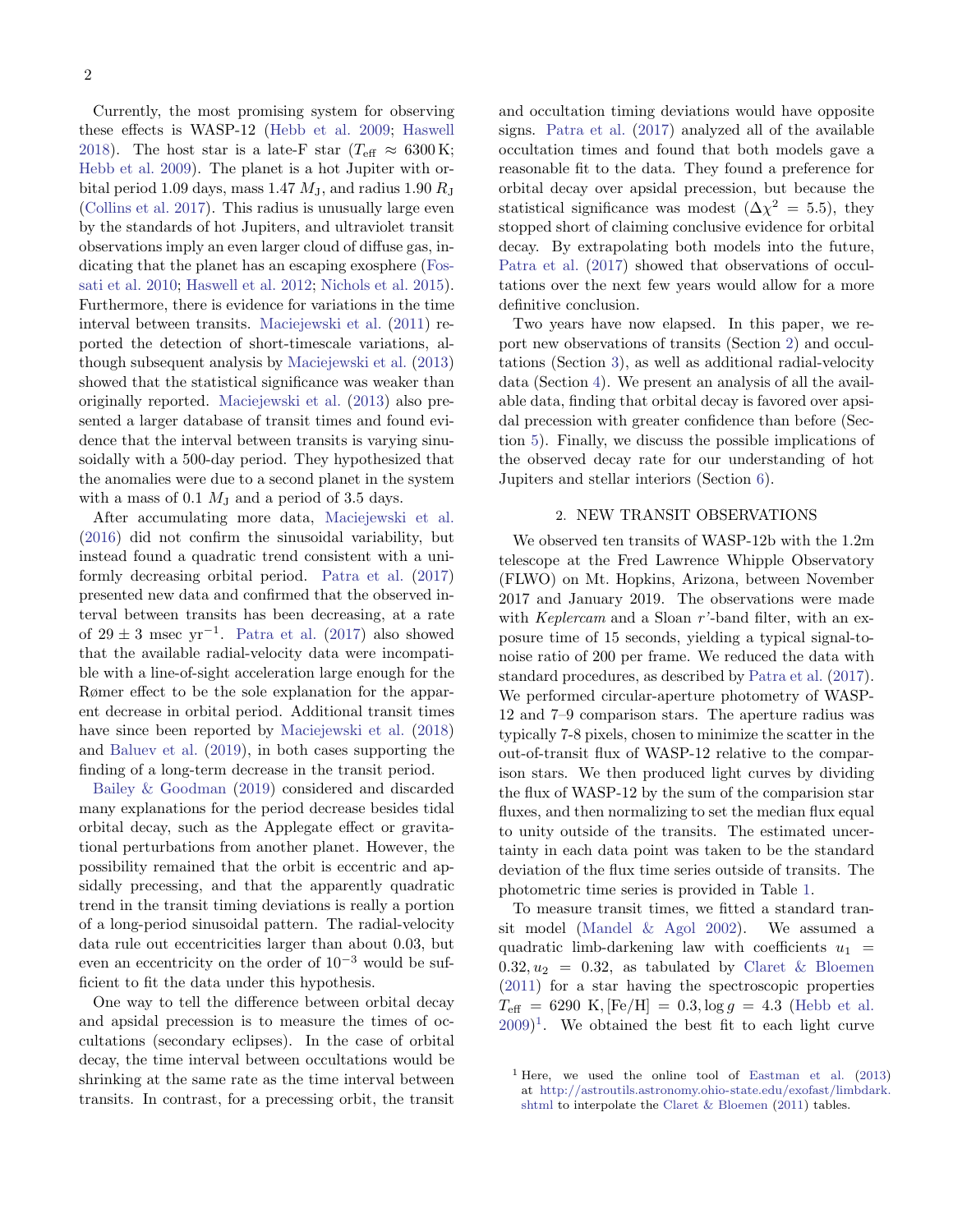

<span id="page-2-2"></span>Figure 1. Transit light curves of WASP-12b, based on  $r'$ band observations with the FLWO 1.2m telescope. The red curves are based on the best-fitting model. The number on the right side of each light curve is the orbit number relative to an fixed reference orbit.

by minimizing the usual  $\chi^2$  statistic. We then used the emcee code [\(Foreman-Mackey et al.](#page-13-11) [2013;](#page-13-11) [Goodman](#page-13-12) [& Weare](#page-13-12) [2010\)](#page-13-12) to perform an affine-invariant Markov Chain Monte Carlo (MCMC) sampling to determine the uncertainties in the model parameters, including the transit time (the midpoint of the transit, or the time of minimum light). We discarded the first  $\sim 30\%$  of the MCMC chains as burn-in, and ensured convergence by comparing chains from multiple MCMC runs with the Gelman-Rubin statistic [\(Gelman & Rubin](#page-13-13) [1992\)](#page-13-13). Figure [1](#page-2-2) shows the new light curves and the best-fitting model curves. Table [5](#page-6-0) gives the transit times and uncertainties. The typical uncertainty is 30 seconds, comparable to the precision obtained by [Patra et al.](#page-14-15) [\(2017\)](#page-14-15).

# <span id="page-2-0"></span>3. NEW OCCULTATION OBSERVATIONS

## 3.1. Spitzer Occultations

We observed four occultations of WASP-12b with the Spitzer Space Telescope in January and February 2019. The first and last event were separated by sixteen planetary orbits. All of the data were obtained with the

<span id="page-2-1"></span>Table 1. Photometric timeseries

| $BJD_{\rm TDR}$ | Normalized Flux | $\sigma$ (Flux) | $\text{Code}^{\mathfrak{a}}$ |
|-----------------|-----------------|-----------------|------------------------------|
| 2458123.68083   | 0.9980          | 0.0014          | F1666                        |
| 2458123.68118   | 0.9985          | 0.0014          | F1666                        |
| 2458123.68153   | 0.9991          | 0.0014          | F1666                        |
| 2458123.68192   | 1.0000          | 0.0014          | F1666                        |
| 2458123.68233   | 0.9992          | 0.0014          | F1666                        |
| 2458123.68270   | 1.0000          | 0.0014          | F1666                        |
| 2458123.68305   | 0.9997          | 0.0014          | F1666                        |
| 2458123.68340   | 0.9993          | 0.0014          | F1666                        |

 ${}^a$ Code denotes the source and orbit number for each data point. The first character represents the source telescope – F for FLWO transit observations, S for Spitzer occultation observations, W for WIRC occultation observations.

 $NOTE$ —Table [1](#page-2-1) is published in its entirety in the machine-readable format. A portion is shown here for guidance regarding its form and content.

4.5  $\mu$ m channel, in 32×32 pixel sub-array mode with 2second exposures. For each event, approximately 11,000 exposures were obtained over a timespan of 7 hours bracketing the 3-hour duration of the occultation.

To reduce the data, we first determined the background level in each exposure by calculating the median flux in the image after excluding the pixels associated with the host star. We subtracted this background level from each image. Then, to measure the pixel location of the centroid of the stellar image, we fitted a twodimensional Gaussian function to the central 25 pixels of each exposure. Using these centroid positions, we performed circular-aperture photometry, with trial aperture radii ranging from 1.6 to 3.5 pixels in 0.1-pixel increments. We identified a few outliers based on an unusually large deviation in the centroid time series; specifically, we flagged any exposures for which the centroid coordinates were more than  $5-\sigma$  away from the median of the surrounding 10 exposures. The flux values for the offending exposures were replaced by the median flux value within that same 10-exposure window. We also removed from consideration a few data points from the orbit 2026 dataset that had obvious image artifacts.

To correct for the well-known effects of intra-pixel sensitivity variations, we used the Pixel Level Decorrelation (PLD) technique of [Deming et al.](#page-13-14) [\(2015\)](#page-13-14). We selected a grid of pixels surrounding the stellar image and divided each pixel value by the total flux in that exposure. The intention of this normalization procedure is to eliminate the information from the astrophysical signal (which af-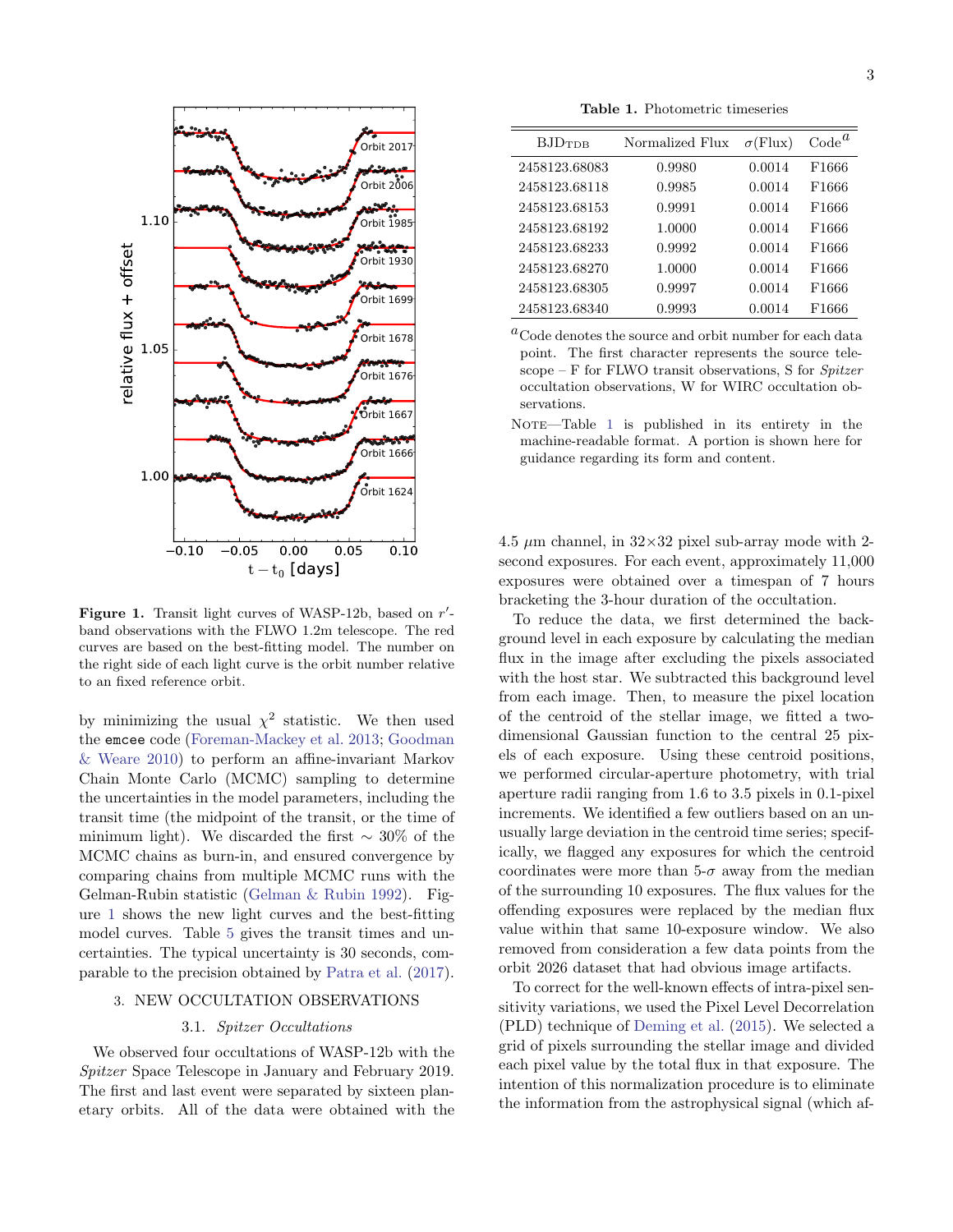<span id="page-3-1"></span>Table 2. New Occultation Midpoints and Depths

| Source                             | Spitzer              |                      |                      |                      | WIRC                 | $H19^{\alpha}$     | $V19^{\prime\prime}$ |
|------------------------------------|----------------------|----------------------|----------------------|----------------------|----------------------|--------------------|----------------------|
| <b>UT</b> Date                     | 2019-01-16           | 2019-01-20           | 2019-01-24           | 2019-02-02           | 2017-03-18           | 2017-01-16         | 2019-01-02           |
| <b>Orbit Number</b>                | 2010                 | 2014                 | 2018                 | 2026                 | 1397                 | 1341               | 1997                 |
| Midpoint <sup><math>c</math></sup> | 58499.75572          | 58504.11988          | 58508.48459          | 58517.21641          | 57830.7139           | 57769.5957         | 58485.5642           |
| Timing Uncertainty                 | 0.00077              | 0.00087              | 0.00091              | 0.00074              | 0.0011               | 0.0014             | 0.0014               |
| Eclipse Depth (ppm)                | $4720^{+289}_{-279}$ | $4243^{+270}_{-265}$ | $3601^{+261}_{-262}$ | $4632^{+266}_{-258}$ | $3232^{+110}_{-112}$ | $1089^{+72}_{-71}$ | $1095^{+175}_{-176}$ |
| Photometric band                   |                      | Spitzer 4.5 $\mu$ m  |                      |                      | $K_{\rm s}$          |                    | V                    |
| Aperture radius (pixels)           | 2.3                  | 2.4                  | $2.1\,$              | 2.0                  | $\cdot$              | $\cdots$           | $\cdots$             |
| Bin size (exposures)               | 22                   | 22                   | 14                   | 14                   | $\cdots$             | $\cdots$           | $\cdots$             |

<sup>a</sup>Eclipse observed by [Hooton et al.](#page-13-15)  $(2019)$ .

 $b$  Eclipse observed by [von Essen et al.](#page-15-3) [\(2019\)](#page-15-3).

<sup>c</sup> Times given in BJD<sub>TDB</sub>  $- 2,400,000$ .

 $dA$  Aperture radius and bin sizes reported in this table only for the *Spitzer* observations.

fects all the pixels), leaving behind only the changes due to pointing fluctuations and differences in pixel sensitivity. Following equation (4) of [Deming et al.](#page-13-14) [\(2015\)](#page-13-14), we modeled the light curve as a linear combination of the normalized pixel values  $\hat{P}_i(t)$ , a time-dependent trend  $ft + gt^2$  that accounts for any phase curve variation or long-term instrumental artifacts, a constant offset h, and a geometric eclipse model  $E(t)$  with depth D:

$$
F_{\text{calc}}(t) = \sum_{i=1}^{N} c_i \hat{P}_i(t) + ft + gt^2 + h + DE(t). \tag{1}
$$

This model could be extended to include cross-terms between the  $\hat{P}_i$  terms and the eclipse model, or higherorder terms in the pixel fluxes [\(Luger et al.](#page-14-18) [2016\)](#page-14-18), but we chose not to do so, given the small values of  $\sum c_i \hat{P}_i$  (< 0.01) and the eclipse depth ( $\sim$  0.005). For a given set of eclipse parameters, we used the batman code [\(Kreidberg](#page-14-19) [2015\)](#page-14-19) to calculate  $E(t)$ . We used linear regression to solve Equation [1](#page-3-0) for the coefficients  $c_i, f, g$ , and D that provide the best fit to the data  $F_{obs}(t)$ .

To speed up computations, it is helpful to reduce the data volume by binning the data in time. [Deming et al.](#page-13-14) [\(2015\)](#page-13-14) found that the optimized values of the coefficients  $c_i$  sometimes depend on the size of the time bins, which they attributed to time-correlated noise. They recommended choosing a bin size that minimizes the amplitude of correlated noise on the timescale of the eclipse. We determined this optimal bin size as follows. We obtained an initial estimate for the occultation time by fitting the unbinned data with a model in which all of the eclipse parameters (apart from the occultation time)

were fixed to the values found by [Collins et al.](#page-13-4) [\(2017\)](#page-13-4). Then, using a fixed eclipse model with this occultation time, we determined the coefficients  $c_i, f, g, h, D$  for time-binned light curves, with bin sizes ranging from 2 to 60 exposures (4 to 120 seconds). In each case, we examined the residuals by binning them and computing the standard deviation. For uncorrelated noise, the residuals should scale approximately as  $N^{-1/2}$  where N is the number of exposures per bin. We identified the optimal case as the one for which the residuals best match this expectation. As a further degree of optimization, we repeated this procedure for each choice of aperture radius, and selected the radius that led to the smallest standard deviation of the residuals. Table [2](#page-3-1) gives the optimal set of photometric parameters for each observation, while the light curves are provided in Table [1.](#page-2-1)

<span id="page-3-0"></span>After adopting the optimal aperture and bin size for each of the 4 observations, we jointly fitted all of the Spitzer data using a single eclipse model. This time, all of the eclipse parameters were allowed to vary, subject to prior constraints. We placed Gaussian priors on the orbital inclination I, planet-to-star radius ratio  $R_P/R_{\star}$ , and orbit-to-star radius ratio  $a/R_{\star}$ , based on the bestfit values and uncertainties reported by [Collins et al.](#page-13-4) [\(2017\)](#page-13-4), shown in Table [3.](#page-4-0) These parameters are sufficient to describe the loss of light as a function of the planet's position on the stellar disk. To specify the loss of light as a function of time for each event, the timescale  $R_{\star}P/a$  must also be specified [see Equation (19) of [Winn](#page-15-4)  $(2010)$ . We did so by holding P fixed at the value 1.09142 days, but importantly, we did not require the interval between occultations to be equal to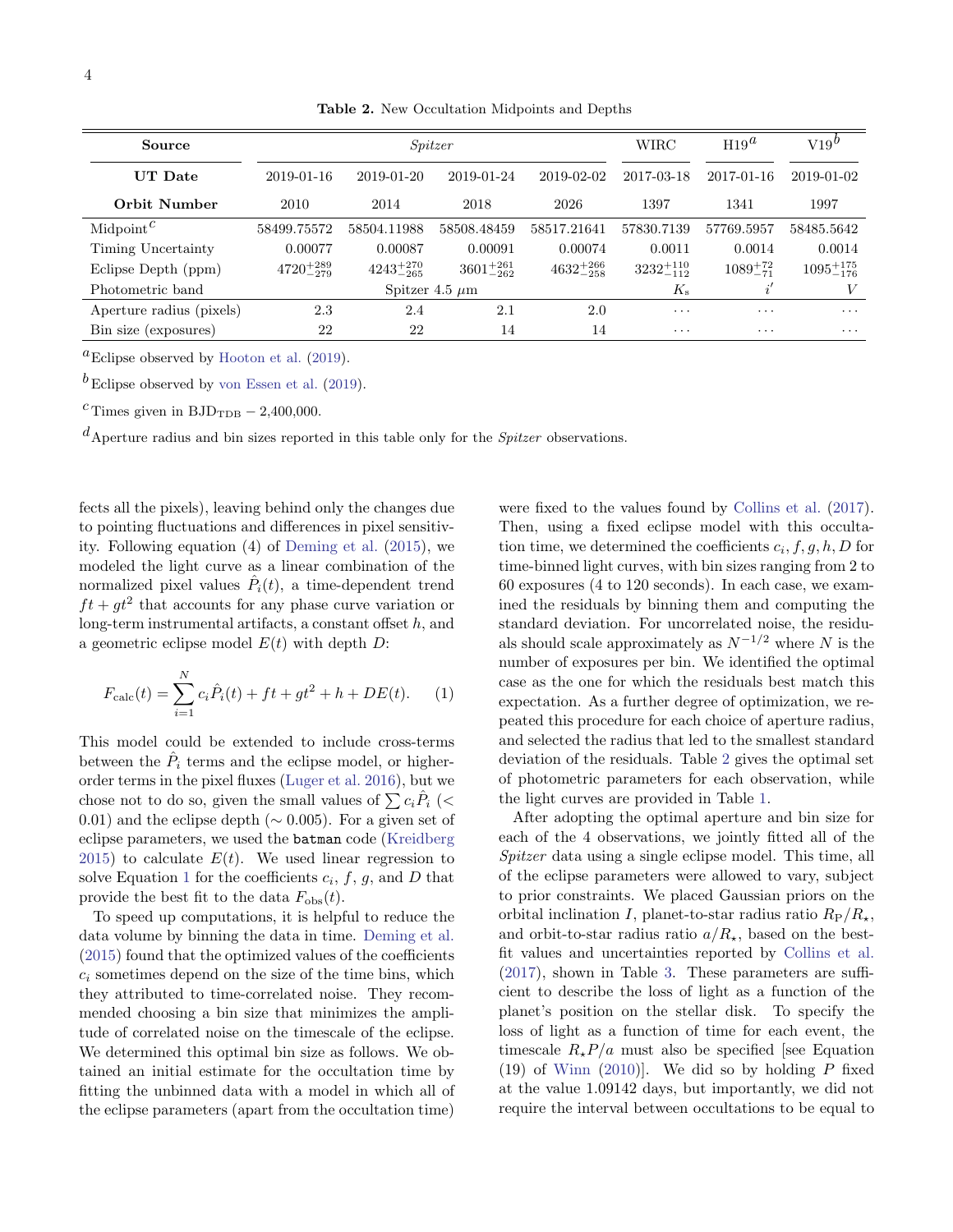

<span id="page-4-1"></span>Figure 2. Occultations of WASP-12b, based on  $4.5 \mu m$  observations with the *Spitzer* Space Telescope. The data were obtained and analyzed with a time sampling of 2 seconds, but for display purposes are shown here after averaging in time. For the top two light curves, the small blue points represent bins of 10 exposures (20 seconds). For the bottom two light curves, the small blue points represent bins of 14 exposures (28 seconds). In all cases, the large black points represent bins of 400 exposures (800 seconds). The red curves are based on the best-fitting model. As in Figure [1,](#page-2-2) each light curve is labelled with an orbit number relative to a fixed reference orbit.

1.09142 days. We allowed the occultation midpoints and depths to be freely varying parameters.

Table [2](#page-3-1) gives the final fit eclipse times and depths, while Table [3](#page-4-0) gives the remaining fit results. The timing precision ranged from 1.0 to 1.3 minutes, which is similar to the results that were achieved by [Deming et al.](#page-13-14) [\(2015\)](#page-13-14) and [Patra et al.](#page-14-15) [\(2017\)](#page-14-15) for the same star. Figure [2](#page-4-1) shows

<span id="page-4-0"></span>Table 3. WASP-12 System Parameters based on Spitzer Occultations

| Parameter             | $Prior^{\alpha}$                | Best-fit              |  |
|-----------------------|---------------------------------|-----------------------|--|
| Period (days)         | 1.09142                         | fixed                 |  |
| $R_{\rm P}/R_{\star}$ | $\mathcal{G}(0.11785, 0.00054)$ | $0.11786 \pm 0.00027$ |  |
| $a/R_{\star}$         | $\mathcal{G}(3.039, 0.034)$     | $3.036 \pm 0.014$     |  |
| $I$ (deg)             | $\mathcal{G}(83.37, 0.7)$       | $83.38 \pm 0.3$       |  |
| $\epsilon$            | 0.0                             | fixed                 |  |
| $\omega$ (deg)        | 0.0                             | fixed                 |  |

 ${}^{a}$ Based on values from [Collins et al.](#page-13-4) [\(2017\)](#page-13-4). We used Gaussian priors denoted by  $\mathcal{G}(\mu, \sigma)$ .



<span id="page-4-2"></span>Figure 3. Occultation lightcurve observed by WIRC (blue points). Detrending was performed with the entire lightcurve, but the second half of the lightcurve (shaded gray) was excluded when we performed the final fit to the eclipse model. The best-fitting eclipse model to the truncated lightcurve is shown in red. Black points show the lightcurve binned to 70 exposures for clarity. Error bars are not shown for the unbinned data.

all four detrended Spitzer light curves, along with the best-fitting eclipse model curves.

### 3.2. WIRC Observations

An occultation of WASP-12b was also observed with the Wide-Field Infrared Camera (WIRC, [Wilson et al.](#page-15-5) [2003\)](#page-15-5) on the Hale 200-inch telescope at Palomar Observatory on 18 March 2017. This observation was made in the  $K_s$  band using a new Hawaii-II detector installed on WIRC in January 2017 [\(Tinyanont et al.](#page-15-6) [2019\)](#page-15-6) and a near-infrared Engineered Diffuser [\(Stefansson et al.](#page-15-7) [2017\)](#page-15-7). We obtained 1,828 images with an exposure time of 2 seconds, spanning 5 hours.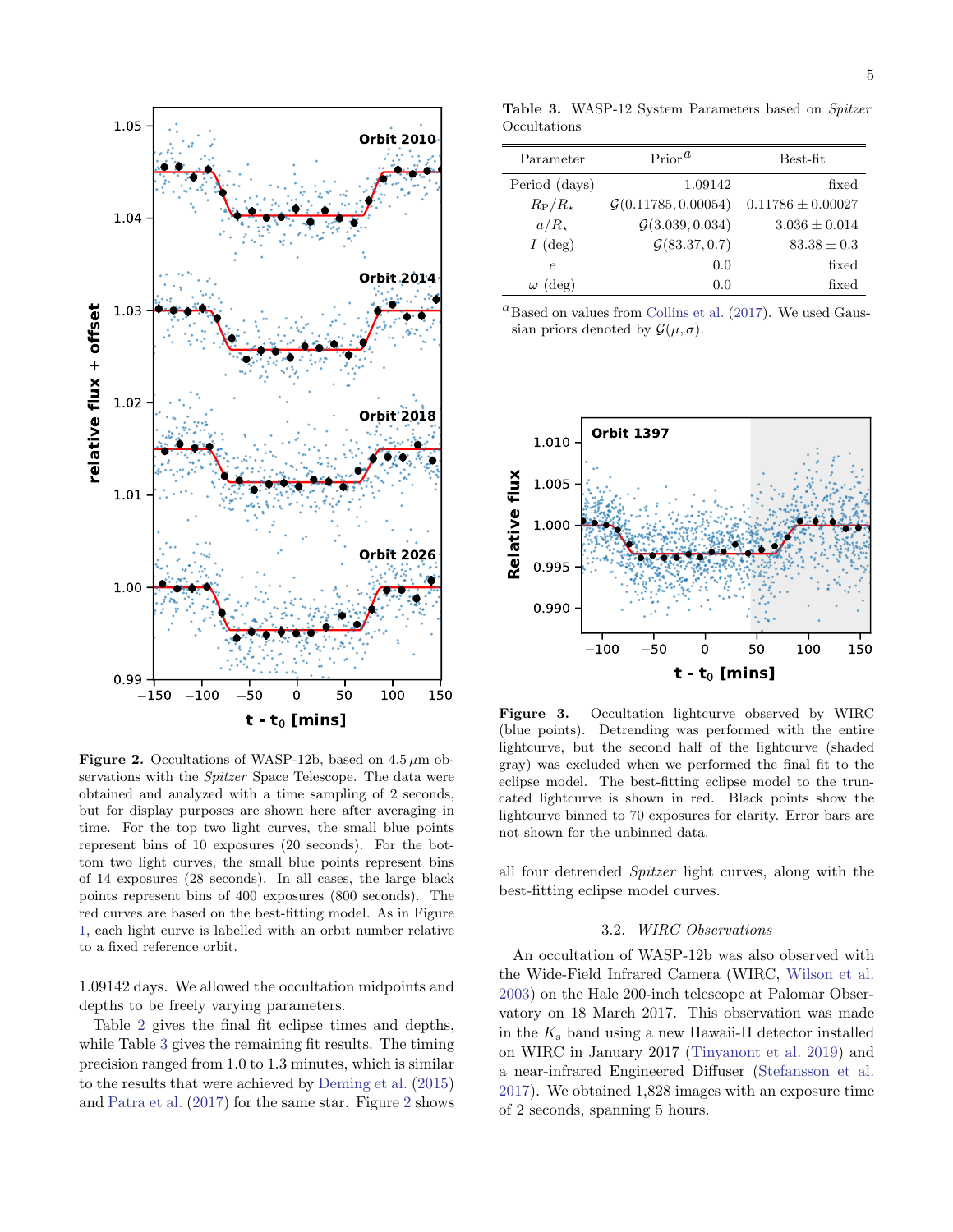Each image was corrected for dark current, flat field, and bad pixels with the WIRC Data Reduction Pipeline [\(Tinyanont et al.](#page-15-6) [2019\)](#page-15-6). We performed circular-aperture photometry of WASP-12 and five comparison stars following the procedure described by [Vissapragada et al.](#page-15-8) [\(2019\)](#page-15-8). A global background was subtracted from each image using iterative 3- $\sigma$  clipping of the flux values, while a local background was determined for each star using annuli with inner and outer radii of 20 and 50 pixels. Optimizing the pipeline over various aperture sizes found a best circular aperture radius of 9 pixels. The resulting light curve is provided in Table [1.](#page-2-1) We modeled the flux time series for WASP-12 as the product of an eclipse model  $E(t)$  and a model of systematic effects, consisting of a linear function of time and a linear combination of the fluxes from the five comparison stars:

$$
M(t) = \left( ft + \sum_{i=1}^{5} c_i S_i(t) \right) \times E(t). \tag{2}
$$

We used linear regression to solve for the coefficients in the systematics model, given a choice of parameters for the eclipse model [\(Vissapragada et al.](#page-15-8) [2019\)](#page-15-8).

Figure [3](#page-4-2) shows the resulting light curve after removing the best-fitting model for the systematic effects. The latter part of the observation was affected by intermittent cirrus clouds, causing sudden and large-amplitude fluctuations in the measured fluxes and leading to larger scatter in the detrended light curve. For this reason, we chose not to fit the data that were obtained during that time period (the gray region in Figure [3\)](#page-4-2). This meant that the egress time and the total transit duration could not be determined from the WIRC data alone. Instead, we held fixed the geometric eclipse parameters at the values taken from the best-fitting model of the Spitzer data (Table [3\)](#page-4-0). We allowed the eclipse depth and midpoint to vary freely. The results of this fit are given in Table [2,](#page-3-1) and plotted as a red curve in Figure [3.](#page-4-2) When the entire light curve is fitted, instead of masking out the latter part of the transit, the derived mid-eclipse time shifts by 0.5- $\sigma$  and has a formal uncertainty that is a factor of 2 smaller.

### 3.3. Re-analysis of Previous Data

Two other groups have recently reported on observations of occultations of WASP-12b. [Hooton et al.](#page-13-15) [\(2019\)](#page-13-15) detected the occultation at the  $7-\sigma$  level using the Isaac Newton Telescope (INT) on La Palma, in January 2017. Separately, [von Essen et al.](#page-15-3) [\(2019\)](#page-15-3) observed three occultations of WASP-12b in January 2019 with the 2.5m Nordic Optical Telescope (NOT). While neither of these authors published the mid-eclipse times of their observations, they kindly provided us the light curves. For the

<span id="page-5-2"></span>Table 4. HIRES Radial Velocity Measurements

| Time            | $\rm RV$             | $\sigma(\rm RV)$  |
|-----------------|----------------------|-------------------|
| $BJD_{\rm TDR}$ | $\mathrm{m\,s}^{-1}$ | ${\rm m\,s}^{-1}$ |
| 2455521.959432  | -136.635             | 2.534             |
| 2455543.089922  | 5.728                | 2.919             |
| 2455545.983884  | $-162.390$           | 2.822             |
| 2455559.906718  | 141.616              | 2.345             |
| 2455559.917563  | 115.818              | 2.727             |
| 2455559.927852  | 111.001              | 3.186             |
| 2455636.843302  | $-143.932$           | 2.627             |
| 2455671.769904  | $-107.997$           | 2.446             |

NOTE—Table [4](#page-5-2) is published in its entirety in the machine-readable format. A portion is shown here for guidance regarding its form and content.

observations by [von Essen et al.](#page-15-3) [\(2019\)](#page-15-3), only the first occultation was securely detected. We only re-analyzed the data from this event. We followed the same detrending procedures that are described in their papers to re-fit the light curves, holding the eclipse parameters fixed at the values from the best-fitting model to the Spitzer parameters data (apart from the eclipse depth and midpoint). We were able to reproduce their results for the eclipse depths. Table [2](#page-3-1) gives the corresponding mid-eclipse times.

# 4. RADIAL-VELOCITY OBSERVATIONS

<span id="page-5-0"></span>[Knutson et al.](#page-14-20) [\(2014\)](#page-14-20) presented radial-velocity measurements of WASP-12 spanning about 6 years, using the High Resolution Echelle Spectrometer (HIRES; [Vogt](#page-15-9) [et al.](#page-15-9) [1994\)](#page-15-9) on the Keck I telescope. As part of this long-term program, we have obtained three new observations of WASP-12 extending the time baseline by 5 years. These new observations were reduced with the standard pipeline of the California Planet Search (CPS; [Howard et al.](#page-14-21) [2010\)](#page-14-21). Table [4](#page-5-2) gives the complete set of radial-velocity data. The longer baseline is important for detecting any acceleration of the WASP-12 system along the line of sight, which would lead to apparent changes in orbital period due to the Rømer effect.

#### 5. ANALYSIS

<span id="page-5-1"></span>We compiled all of the available transit and occultation times, including the new data presented in Sections [2](#page-1-0) and [3](#page-2-0) as well as from the literature. We decided to include only those times that were based on fitting the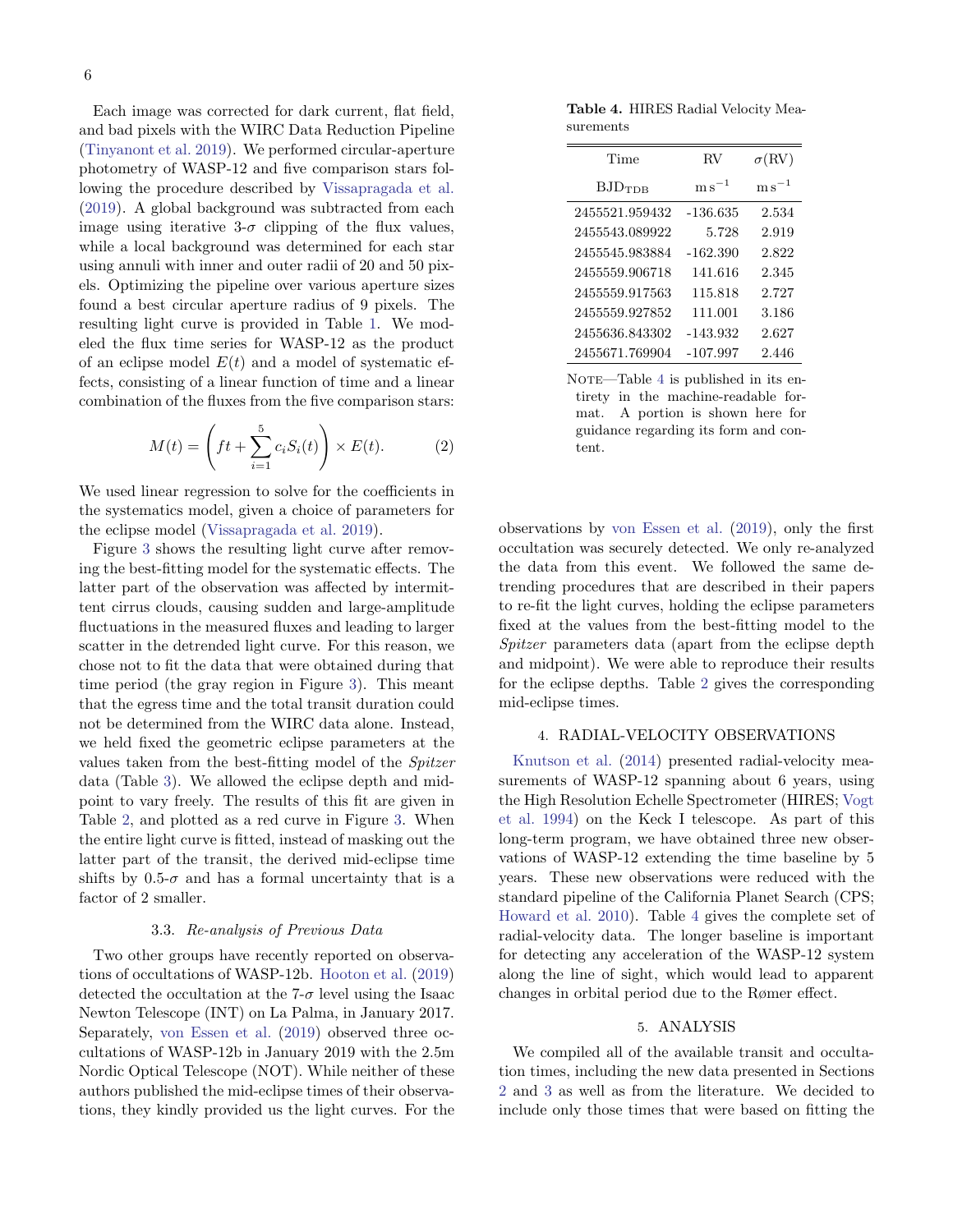<span id="page-6-0"></span>Table 5. WASP-12b Transit and Occultation Times

| Event | Midtime            | Error   | Orbit No. | Source     |
|-------|--------------------|---------|-----------|------------|
|       | BJD <sub>TDR</sub> | days    |           |            |
| tra.  | 2454515.52496      | 0.00043 | $-1640$   | $H^{0.9a}$ |
| occ   | 2454769.28190      | 0.00080 | $-1408$   | Ca11       |
| occ   | 2454773.64810      | 0.00060 | $-1404$   | Ca11       |
| tra.  | 2454836.40340      | 0.00028 | $-1346$   | C13        |
| tra.  | 2454840.76893      | 0.00062 | $-1342$   | Ch11       |
| tra   | 2455140.90981      | 0.00042 | $-1067$   | C17        |
| tra.  | 2455147.45861      | 0.00043 | $-1061$   | M13        |
| tra.  | 2455163.83061      | 0.00032 | $-1046$   | C17        |

References—H09 - [Hebb et al.](#page-13-2) [\(2009\)](#page-13-2); C13 - [Copper](#page-13-16)[wheat et al.](#page-13-16) [\(2013\)](#page-13-16); C15 - [Croll et al.](#page-13-17) [\(2015\)](#page-13-17); C17 - [Collins et al.](#page-13-4) [\(2017\)](#page-13-4); Ca11 - [Campo et al.](#page-13-18) [\(2011\)](#page-13-18); Ch11 - [Chan et al.](#page-13-19) [\(2011\)](#page-13-19); Co12 - [Cowan et al.](#page-13-20) [\(2012\)](#page-13-20); Cr12 - [Crossfield et al.](#page-13-21) [\(2012\)](#page-13-21); D15 - [Deming et al.](#page-13-14) [\(2015\)](#page-13-14); F13 - Föhring et al. [\(2013\)](#page-13-22); H19 - [Hooton et al.](#page-13-15) [\(2019\)](#page-13-15); K15 -[Kreidberg et al.](#page-14-22) [\(2015\)](#page-14-22); M13 - [Maciejewski et al.](#page-14-13) [\(2013\)](#page-14-13); M16 - [Maciejewski et al.](#page-14-14) [\(2016\)](#page-14-14); M18 - [Maciejewski et al.](#page-14-16)  $(2018)$ ; O19 - Öztürk & Erdem  $(2019)$ ; P17 - [Patra et al.](#page-14-15) [\(2017\)](#page-14-15); P19 - Patra et al. (2019, submitted); S12 - [Sada](#page-15-10) [et al.](#page-15-10) [\(2012\)](#page-15-10); S14 - [Stevenson et al.](#page-15-11) [\(2014\)](#page-15-11); V19 - [von](#page-15-3) [Essen et al.](#page-15-3) [\(2019\)](#page-15-3)

- <sup>a</sup>The transit of orbit  $-1640$  observed by H09 was reanalyzed by M13.
- <sup>b</sup> The occultation of orbit  $-722$  observed by D15 was reanalyzed by P17.
- NOTE—Table [5](#page-6-0) is published in its entirety in the machinereadable format. A portion is shown here for guidance regarding its form and content.

data from a single event (as opposed to fitting multiple events and requiring periodicity), for which the midpoint was allowed to be a free parameter, and for which the time system of the measurement was clearly documented. Most of these times had already been compiled by [Patra et al.](#page-14-15) [\(2017\)](#page-14-15); we added 38 new transit times and 7 new occultation times. Table [5](#page-6-0) gives all of the timing data. We emphasize that the times in Table [5](#page-6-0) are all in the  $BJD_{TDR}$  system, and that no adjustment was made to the observed occultation times to account for the light-travel time across the diameter of the WASP-12 orbit. When analyzing the data, as described below, we did account for the light-travel time

by subtracting  $2a/c = 22.9$  seconds from the observed occultation times.[2](#page-6-1)

#### 5.1. Timing Analysis

Following [Patra et al.](#page-14-15) [\(2017\)](#page-14-15), we fitted three models to the timing data. The first model assumes the orbital period to be constant:

$$
t_{\text{tra}}(N) = t_0 + NP
$$
  

$$
t_{\text{occ}}(N) = t_0 + \frac{P}{2} + NP,
$$
 (3)

where  $N$  is the number of orbits from a fixed reference orbit<sup>[3](#page-6-2)</sup>, while  $t_0$  is the mid-transit time of this reference orbit.

The second model assumes the orbital period to be changing uniformly with time:

$$
t_{\text{tra}}(N) = t_0 + NP + \frac{1}{2} \frac{dP}{dN} N^2
$$
  

$$
t_{\text{occ}}(N) = t_0 + \frac{P}{2} + NP + \frac{1}{2} \frac{dP}{dN} N^2.
$$
 (4)

The third model assumes the planet has a nonzero eccentricity e and its argument of pericenter  $\omega$  is precessing uniformly: (Giménez  $&$  Bastero [1995\)](#page-13-23):

$$
t_{\text{tra}}(N) = t_0 + NP_s - \frac{eP_a}{\pi} \cos \omega(N)
$$
  
\n
$$
t_{\text{occ}}(N) = t_0 + \frac{P_a}{2} + NP_s + \frac{eP_a}{\pi} \cos \omega(N)
$$
  
\n
$$
\omega(N) = \omega_0 + \frac{d\omega}{dN}N
$$
  
\n
$$
P_s = P_a \left(1 - \frac{1}{2\pi} \frac{d\omega}{dN}\right),
$$
\n(5)

where  $P_s$  is the sidereal period and  $P_a$  is the anomalistic period.

In all 3 cases, we found the best-fitting model parameters by minimizing  $\chi^2$ . We again used the emcee code to perform an MCMC sampling of the posterior distribution in parameter space, given broad uniform priors on all the parameters. We ran the MCMC with 100 walkers, discarding the first 40% of the steps as burn-in and

<span id="page-6-1"></span><sup>2</sup> In the process of compiling the data, we found that Table 1 of [Patra et al.](#page-14-15) [\(2017\)](#page-14-15) has an error: except for the Spitzer data they presented for the first time, all of the reported occultation times are wrong by an offset of 50.976 seconds, due to a software bug that arose from confusion over whether the light-time correction had already been applied. This error only affected the values printed in the table, and not the timing analysis or any of the results reported by [Patra et al.](#page-14-15) [\(2017\)](#page-14-15).

<span id="page-6-2"></span><sup>3</sup> We chose the reference orbit as the one with mid-transit time close to  $BJD_{TDB} \approx 2456305.45$ , consistent with the choice made in [Patra et al.](#page-14-15) [\(2017\)](#page-14-15).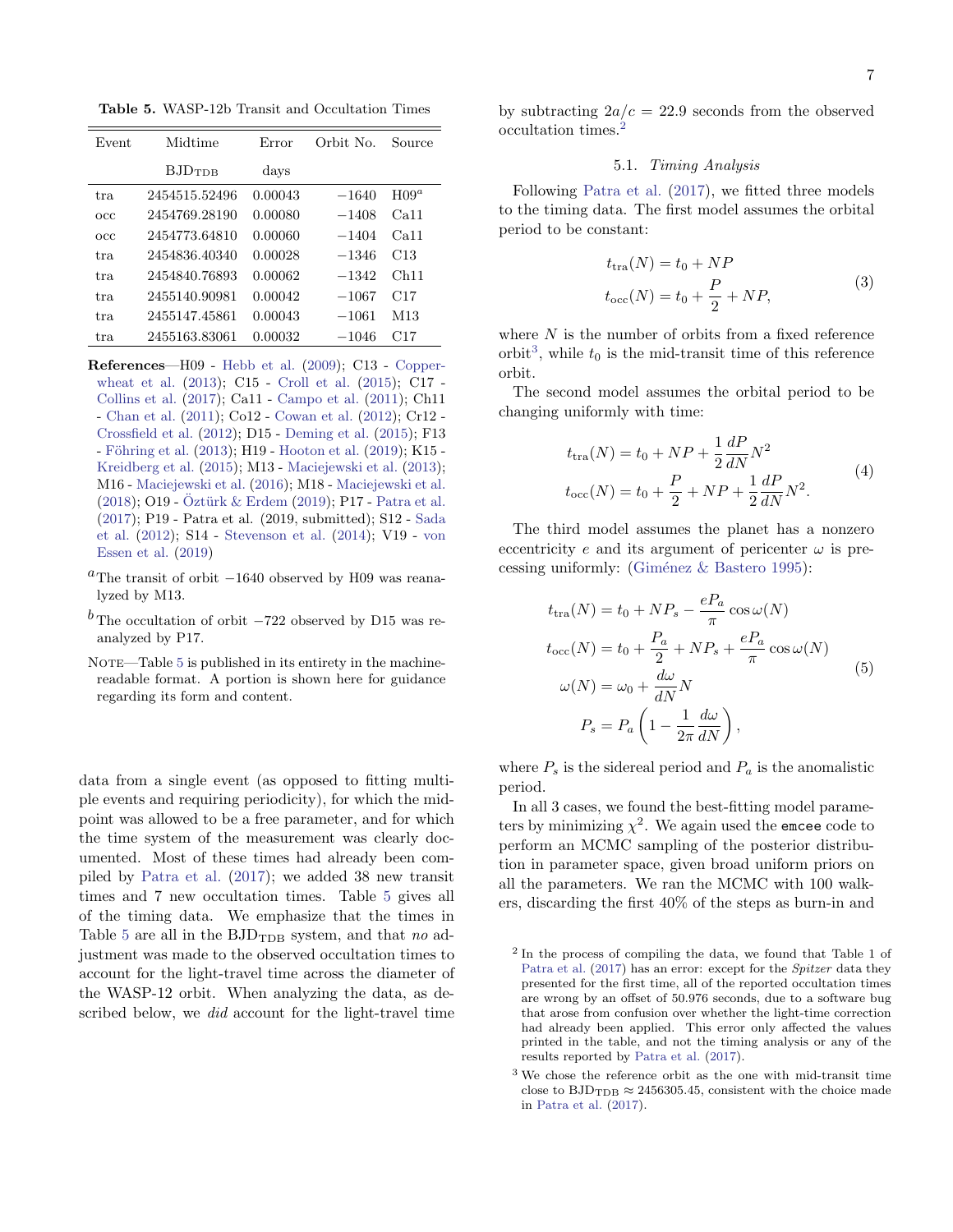

<span id="page-7-0"></span>Figure 4. Transit and occultation timing residuals, after subtracting the best-fitting constant-period model. Open circles denote those points previously compiled in [Patra et al.](#page-14-15) [\(2017\)](#page-14-15); solid squares are the new transit and occultation times compiled in this work. The blue line shows the expected residuals for the best-fitting orbital decay model, while the red line shows the best-fitting apsidal precession model.

running the code for  $> 10$  autocorrelation times. We also double-checked convergence by inspecting the posteriors and computing the Geweke scores for each chain [\(Geweke](#page-13-24) [1992\)](#page-13-24). Table [6](#page-8-0) gives the fit results.

As was already shown by [Maciejewski et al.](#page-14-14) [\(2016\)](#page-14-14) and [Patra et al.](#page-14-15) [\(2017\)](#page-14-15), the constant period model does not fit the data. The minimum value of  $\chi^2$  is 380.7 with 156 degrees of freedom. Figure [4](#page-7-0) shows the residuals. Also plotted are the best-fitting model curves for the orbital decay and apsidal precession models. The bestfitting orbital decay model has  $\chi^2_{\text{min}} = 167.6$ , while the best-fitting apsidal precession model has  $\chi^2_{\text{min}} = 179.7$ . Thus, while both models fit the data much better than the constant-period model, the orbital decay model is preferred. The difference in  $\chi^2$  is 12.1. [Patra et al.](#page-14-15) [\(2017\)](#page-14-15) also found a preference for orbital decay, but with a weaker statistical significance  $(\Delta \chi^2 = 5.5)$ . Most of the increase in  $\Delta \chi^2$  is from the newest *Spitzer* observations of occultations, for which the midpoints are consistent with the predictions of the orbital decay model, but occurred earlier than would be expected based on the apsidal precession model.

Our confidence that orbital decay is a better description of the data is enhanced by the fact that the orbital decay model has only 3 free parameters while the apsidal

precession model has 5 free parameters. A commonly used way to reward a model for fitting the data with fewer free parameters is to compare models with the Bayesian Information Criterion (BIC; [Schwarz](#page-15-12) [1978\)](#page-15-12):

$$
BIC = \chi^2 + k \log n,\tag{6}
$$

where  $k$  is the number of free parameters, and  $n$  the number of data points. In this case, the BIC favors the orbital decay model by  $\Delta( BIC) = 22.3$ . The interpretation of this number is not completely straightforward, but if we assume the posterior distribution of all the parameters to be a multivariate Gaussian function, then there is a simple relation between ∆BIC and the Bayes factor B:

$$
B = \exp[-\Delta(\text{BIC})/2] = 70,000,\tag{7}
$$

representing an overwhelming preference for the orbital decay model.

# 5.2. Radial Velocity Analysis 5.2.1. Rømer Effect

If the center of mass of the star-planet system is accelerating along the line of sight with a magnitude  $\dot{v}_r$ , then the apparent period of the hot Jupiter would be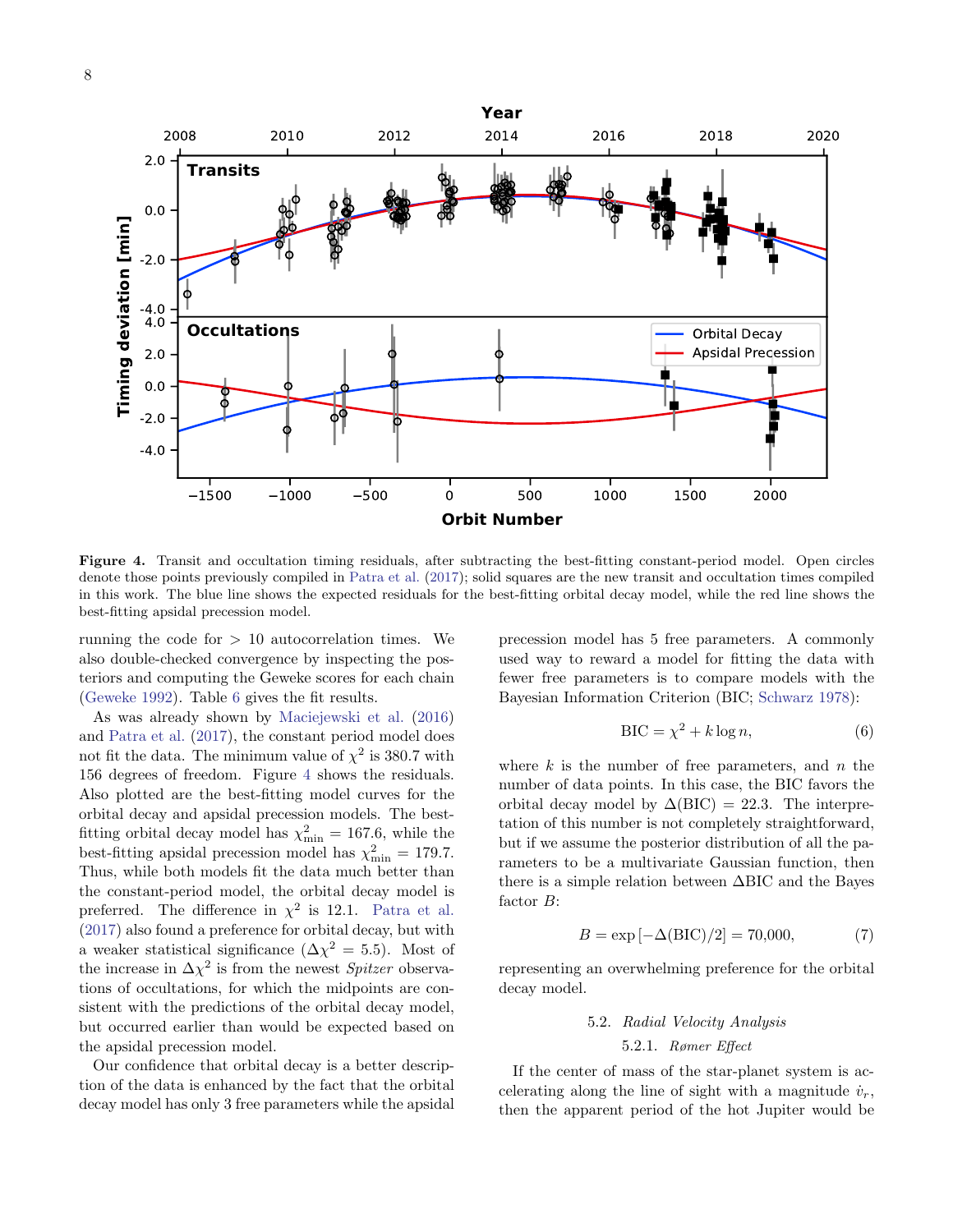<span id="page-8-0"></span>Table 6. Timing Model Fit Parameters

| Parameter                                  | Value (Uncertainty)        |
|--------------------------------------------|----------------------------|
| <b>Constant Period Model</b>               |                            |
| Period, $P$ (days)                         | 1.091419649(25)            |
| Mid-Transit Time of Reference Orbit, $t_0$ | 2456305.455521(26)         |
| $N_{\rm dof}$                              | 156                        |
| $\chi^2_{\rm min}$                         | 380.745                    |
| BIC                                        | 390.871                    |
| Orbital Decay Model                        |                            |
| Period, $P$ (days)                         | 1.091420107(42)            |
| Mid-Transit Time of Reference Orbit, $t_0$ | 2456305.455809(32)         |
| Decay Rate, $dP/dN$ (days/orbit)           | $-10.04(69)\times10^{-10}$ |
| $N_{\text{dof}}$                           | 155                        |
| $\chi^2_{\rm min}$                         | 167.566                    |
| BIC                                        | 182.754                    |
| <b>Apsidal Precession Model</b>            |                            |
| Sidereal Period, $P_s$ (days)              | 1.091419633(81)            |
| Mid-Transit Time of Reference Orbit, $t_0$ | 2456305.45488(12)          |
| Eccentricity, e                            | 0.00310(35)                |
| Argument of Periastron, $\omega_0$ (rad)   | 2.62(10)                   |
| Precession Rate, $d\omega/dN$ (rad/orbit)  | $0.000984(+70,-61)$        |
| $N_{\text{dof}}$                           | 153                        |
| $\chi^2_{\rm min}$                         | 179.700                    |
| ВIС                                        | 205.013                    |

NOTE—Uncertainties in parentheses are the 1- $\sigma$  confidence intervals in the last two digits.



<span id="page-8-1"></span>Figure 5. Radial velocity residuals after subtracting the best-fitting sinusoidal model. No significant trends are seen in the residuals. The blue line has the slope that would have been observed, if the Rømer effect were solely responsible for the observed period derivative.

observed to change due to the Rømer effect:

$$
\frac{\dot{P}}{P} = \frac{\dot{v}_r}{c}.
$$

If we insert the measured values of  $P$  and  $\dot{P}$  for WASP-12 into this equation, the implied acceleration is  $\dot{v}_r = 0.25 \text{ m s}^{-1} \text{ day}^{-1}$ . This is more than an order of magnitude larger than the  $2-\sigma$  upper limit of 0.019 m s<sup>-1</sup> day<sup>-1</sup> that [Patra et al.](#page-14-15) [\(2017\)](#page-14-15) obtained by fitting the previously available radial-velocity data. Here, we use the newly obtained radial-velocity data to place an even more stringent upper limit.

In addition to the HIRES radial velocities from [Knut](#page-14-20)[son et al.](#page-14-20) [\(2014\)](#page-14-20) and described in Section [4,](#page-5-0) we analyzed the data obtained with the SOPHIE spectrography by [Hebb et al.](#page-13-2) [\(2009\)](#page-13-2) and [Husnoo et al.](#page-14-24) [\(2011\)](#page-14-24), as well as data obtained with the HARPS-N spectrograph by [Bonomo et al.](#page-13-25) [\(2017\)](#page-13-25). We allowed for a constant velocity offset and a "jitter" value specific to each spectrograph. We also excluded the data points obtained during transits, to avoid having to model the Rossiter-McLaughlin effect. We used the radvel code [\(Fulton et al.](#page-13-26) [2018\)](#page-13-26) to fit a model consisting of the sum of a sinusoidal function (representing the circular orbit of the planet) and a linear function of time (representing a constant radial acceleration). We fixed the period and time of conjunction to the values from the best-fitting constant period timing model (Table [6\)](#page-8-0).

Figure [5](#page-8-1) shows the residuals, after subtracting the best-fitting model. Any line-of-sight acceleration must have an amplitude  $|\dot{v_r}| < 0.005 \text{ m s}^{-1} \text{ day}^{-1}$ , at the 2- $\sigma$ level. This is a factor of four improvement over the constraints reported by [Patra et al.](#page-14-15) [\(2017\)](#page-14-15), and two orders of magnitude smaller than the value that would be observed if the observed period derivative were entirely due to the Rømer effect. Thus, we can dismiss the Rømer effects as a significant contributor to the observed period change. [4](#page-8-2)

#### 5.2.2. Orbital Eccentricity

<span id="page-8-3"></span>The apsidal precession hypothesis requires that the orbit is slightly eccentric. In the best-fitting timing model, the eccentricity is about 0.003. This raises a theoretical problem, because the expected timescale for tidal circularization is about 0.5 Myr [\(Patra et al.](#page-14-15) [2017\)](#page-14-15). Thus, if apsidal precession were taking place, there needs to

<span id="page-8-2"></span><sup>4</sup> Based on a re-analysis of the SOPHIE and HARPS spectra, [Baluev et al.](#page-13-7) [\(2019\)](#page-13-7) reported a radial-velocity trend of  $-7.5 \pm 2.2 \text{ m s}^{-1} \text{ yr}^{-1}$  or  $-0.021 \pm 0.006 \text{ m s}^{-1} \text{ day}^{-1}$ . This is 4 times larger than the than our upper limit, and is therefore ruled out. The most recent Keck/HIRES data were helpful in this regard.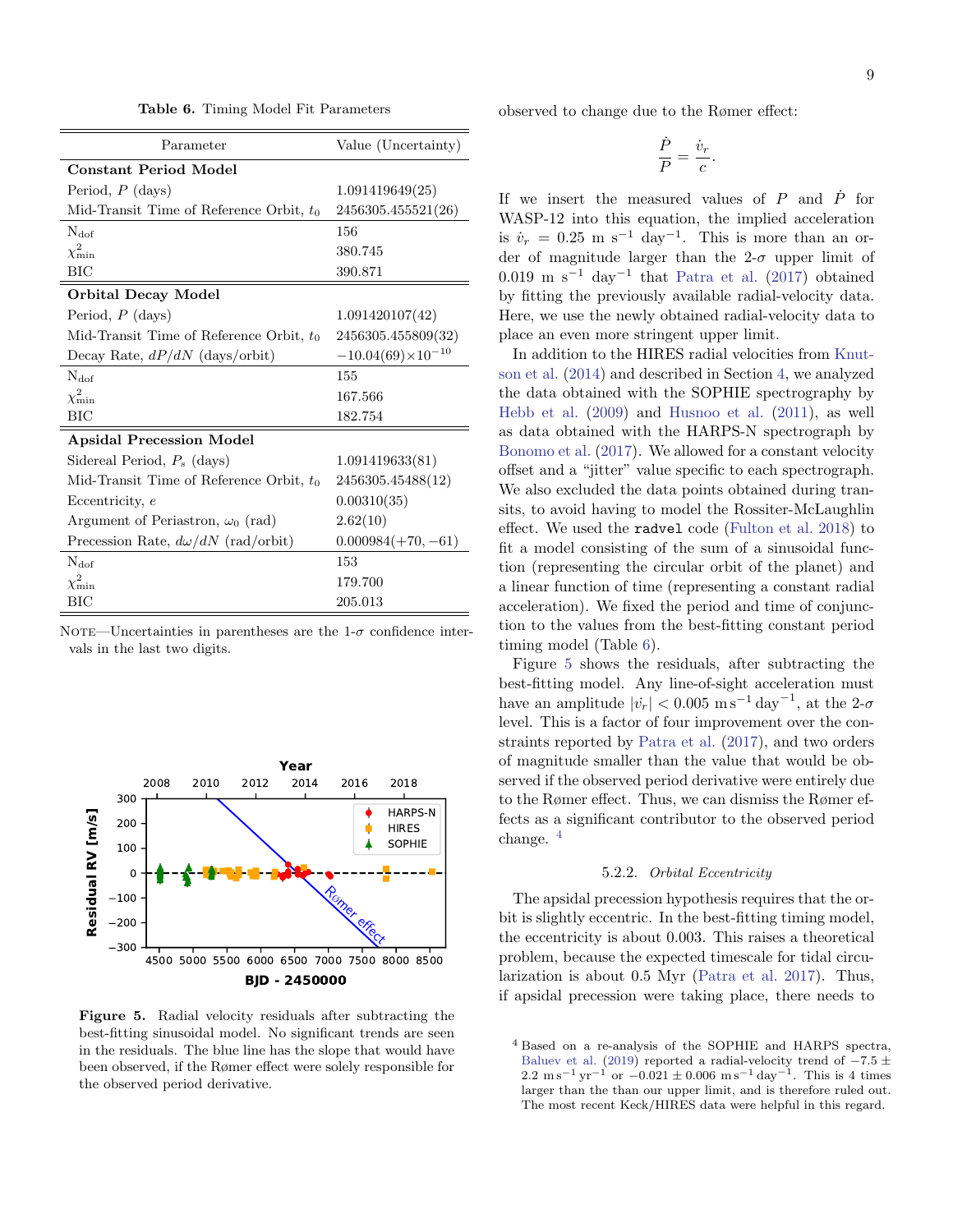be some mechanism for maintaining the eccentricity at the level of  $10^{-3}$  despite the expectation of rapid tidal circularization.

For WASP-12b, the radial-velocity data are compatible with a circular orbit, but they are not precise enough to rule out an orbital eccentricity at the level of 10−<sup>3</sup> . Indeed, when we refitted the radialvelocity data allowing the orbit to be eccentric, we found that the best-fitting model implies a larger eccentricity:  $\sqrt{e} \cos \omega_{\star} = -0.0004 \pm 0.029, \sqrt{e} \sin \omega_{\star} = -0.175^{+0.028}_{-0.024}$ and  $e = 0.0317 \pm 0.0087$ . This is consistent with the previous reports of a nonzero eccentricity by [Knutson](#page-14-20) [et al.](#page-14-20) [\(2014\)](#page-14-20) and [Husnoo et al.](#page-14-24) [\(2011\)](#page-14-24).

However, we think that this is a spurious result. The clue is that the best-fitting argument of pericenter is aligned nearly exactly with the line of sight:  $\omega = -89.9^{+9.7}_{-9.2}$  deg. Most likely, the orbit is circular, and the apparently nonzero eccentricity is due to an unmodeled systematic effect. A good candidate for this effect is the tidal distortion of the host star. As pointed out by [Arras et al.](#page-13-27) [\(2012\)](#page-13-27), the tidal bulge raised by a hot Jupiter can cause an apparent radial-velocity signal with a period equal to half of the orbital period. This would lead to a second harmonic in the radial-velocity data that can be mistaken for the signal of an eccentric orbit. In particular, [Arras et al.](#page-13-27) [\(2012\)](#page-13-27) showed that a planet on a circular orbit would appear to have a nonzero orbital eccentricity and an argument of pericenter  $\omega = -90$  deg. Furthermore, [Arras et al.](#page-13-27) [\(2012\)](#page-13-27) predicted that for the specific case of WASP-12, the fictitious eccentricity would have an amplitude on the order of 0.02. Both of these predictions are consistent with what has been observed.<sup>[5](#page-9-1)</sup>

#### 5.2.3. Joint RV-Timing Fit

In principle, the radial-velocity signal should also be affected by either orbital decay or apsidal precession. A change in the orbital period would affect the RV signal via the true anomaly  $\nu$ . We computed the radial-velocity signal of a planet with a constant and decaying period using the parameters in Table [6.](#page-8-0) Over the 9-year timespan of the HIRES radial-velocity observations, we found that the maximum deviation between the two models is  $\sim 10 \,\mathrm{m\,s^{-1}}.$ 

As for apsidal precession, [Csizmadia et al.](#page-13-28) [\(2019\)](#page-13-28) presented a formula for the associated RV signal:

$$
RV = K \left[ e \cos \omega(t) + \cos (\nu + \omega(t)) + \frac{\dot{\omega} (1 - e^2)^{3/2} \cos (\nu + \omega(t))}{1 + e \cos \nu} \right]
$$
(8)  

$$
\omega(t) = \omega_0 + \dot{\omega} (t - t_0),
$$

where  $n \equiv 2\pi/P$  is the mean motion. Based on this equation, along with the precession period from the best-fitting apsidal precession model, we found that the maximum deviation between the RV signal of a precessing orbit with parameters in Table [6](#page-8-0) and a circular model would be  $\sim 6 \,\mathrm{m\,s^{-1}}$  over a decade. We note that [Csizmadia et al.](#page-13-28) [\(2019\)](#page-13-28) claimed that apsidal precession would result in residuals on the order of  $K_{\text{orb}}$ ; however that only holds if the anomalistic period could be determined independently. In reality, the anomalistic period would need to be determined using the same data, and the residuals would be on the order of  $eK_{\text{orb}}$ .

In both cases, there should be a small but potentially measurable effects on the RV data. We tried fitting the timing and RV datasets jointly, but the results were essentially unchanged. In particular, the RV data did not alter the ∆BIC between the orbital decay and apsidal precession models. This is likely because the RV observations at later times are sparsely sampled, preventing these small deviations from being measured effectively. Furthermore, the RV jitter of WASP-12 in the HIRES observations is  $\sigma_{\text{jit}} \sim 10 \,\mathrm{m\,s^{-1}}$ , a similar magnitude to the decay or precession RV signal. Future RV measurements could be helpful, but only if the RV systematic effects are better understood, including the tidal effect described in Section [5.2.2.](#page-8-3)

## 6. DISCUSSION

<span id="page-9-0"></span>Since the work of [Patra et al.](#page-14-15) [\(2017\)](#page-14-15), evidence has continued to mount that the orbit of WASP-12b is decaying, as opposed to apsidally precessing. The difference in  $\chi^2$  between the orbital decay and apsidal precession models has grown from 5.5 to 12.1, and the difference in the Bayesian Information Criterion has widened from 14.9 to 22.3. Also noteworthy is that as new data has become available, the best-fitting orbital decay parameters have remained the same, while the best-fitting apsidal precession parameters have changed significantly. Our measurement of  $dP/dN = -10.0^{+0.68}_{-0.69} \times 10^{-10}$  days/epoch is consistent with the rate of  $(-10.2 \pm 1.1) \times 10^{-10}$  days/orbit reported by [Patra et al.](#page-14-15) [\(2017\)](#page-14-15), and with the rate of  $dP/dN = (-9.67 \pm 0.73) \times 10^{-10}$  days/orbit reported by [Maciejewski et al.](#page-14-16) [\(2018\)](#page-14-16). In contrast, between 2017

<span id="page-9-1"></span><sup>5</sup> At the Extreme Solar Systems IV conference, in Reykjavik, Iceland (August 19-23, 2019), G. Maciejewski presented further evidence for the effect of the tidal bulge in the radial-velocity data for WASP-12.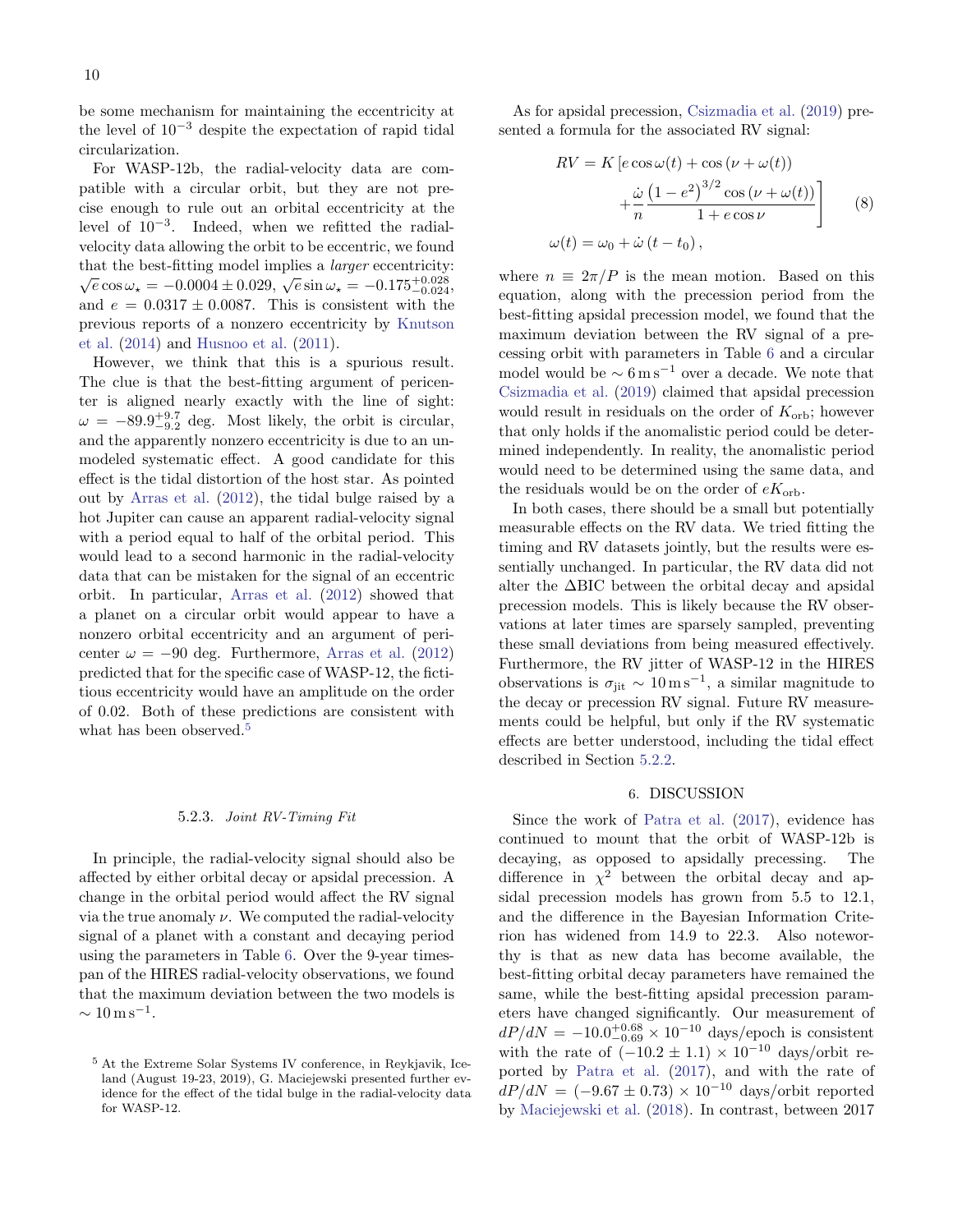and our study, the best-fitting orbital eccentricity in the precession model has increased by a factor of  $1.5 \pm 0.4$ and the best-fitting precession period has increased by a factor of  $1.4 \pm 0.2$ .

We are now ready to conclude that WASP-12b is the first planet known to be undergoing orbital decay. The timescale over which the orbit is shrinking is

$$
\tau = \frac{P}{|\dot{P}|} = 3.25^{+0.24}_{-0.21} \,\text{Myr}.
$$

Given that the host star appears to be at least 1 Gyr old, it may seem remarkable that we are observing the planet so close to the time of its destruction. If we were observing a single planet at a random moment within its 1 Gyr lifetime, the chance of catching it within the last 3 Myr would be only 0.3\$. However, ground and spacebased surveys have searched hundreds of thousands of stars for hot Jupiters. Given that hot Jupiters occur around ∼0.1% of stars and have a transit probability of  $∼10\%$ , we might expect to find 500,000 × 1\% × 10\% ×  $0.3\% \sim 2$  planets as close to the end of their lives as is implied by the decay rate of WASP-12b.

The orbital energy and angular momentum are both decreasing, at rates of

$$
\frac{dE}{dt} = \frac{(2\pi)^{2/3}M_{\rm p}}{3} \left(\frac{GM_{\star}}{P}\right)^{2/3} \frac{1}{P}\frac{dP}{dt} = -5 \times 10^{23} \text{ Watts},\tag{9}
$$

$$
\frac{dL}{dt} = \frac{M_{\rm p}}{3(2\pi)^{1/3}} \left(\frac{GM_{\star}}{P}\right)^{2/3} \frac{dP}{dt} = -7 \times 10^{27} \text{ kg m}^2 \text{s}^{-2},\tag{10}
$$

where we have used the stellar and planetary masses  $M_{\star} = 1.4 \pm 0.1 M_{\odot}, M_{\rm P} = 1.47 \pm 0.07 M_{\rm J}$ , from [Collins](#page-13-4) [et al.](#page-13-4) [\(2017\)](#page-13-4). While it would still be useful to reduce the uncertainties in the timing model by observing more transits and occultations, there are more interesting questions regarding the mechanism by which the orbit is losing energy and angular momentum, and what sets WASP-12b apart from the other hot Jupiters for which orbital decay has not been detected.

## 6.1. Tidal Orbital Decay

The possibility discussed in the Introduction is that the angular momentum is being transferred directly to the star through the gravitational torque on the star's tidal bulge, and the energy is being dissipated inside the star as the tidal oscillations are converted into heat. In the "constant phase lag" model of [Goldreich & Soter](#page-13-29) [\(1966\)](#page-13-29), assuming that the planet's mass stays constant, the decay rate is

$$
\dot{P} = -\frac{27\pi}{2Q_*'} \left(\frac{M_p}{M_\star}\right) \left(\frac{R_\star}{a}\right)^5,
$$

where  $Q'_{\star}$  is the star's "modified tidal quality factor", defined as the quality factor  $Q_{\star}$  divided by 2/3 of the Love number  $k_2$ . Inserting the measured decay rate, we obtain for WASP-12 a tidal quality factor of

$$
Q'_{\star} = 1.75^{+0.13}_{-0.11} \times 10^5.
$$

This result for  $Q'_{\star}$  is lower than most of the estimates in the literature, which are based on less direct observations. By analyzing the eccentricity distribution of stellar binaries, [Meibom & Mathieu](#page-14-25) [\(2005\)](#page-14-25) found  $Q'_{\star}$  to be in the range from  $10^5$  to  $10^7$ , while similar studies applied to hot Jupiter systems by [Jackson et al.](#page-14-26) [\(2008\)](#page-14-26) and [Husnoo et al.](#page-14-27) [\(2012\)](#page-14-27) found  $Q'_{\star} = 10^{5.5} - 10^{6.5}$ . [Hamer & Schlaufman](#page-13-30) [\(2019\)](#page-13-30) found that hot Jupiter host stars are kinematically younger than similar stars without hot Jupiters, and interpreted the result as evidence for the tidal destruction of hot Jupiters, finding  $Q'_{\star} = 10^6 - 10^{6.5}$ . [Collier Cameron & Jardine](#page-13-31) [\(2018\)](#page-13-31) modeled the orbital period distribution of the hot Jupiter population and found  $Q'_{\star} = 10^7 - 10^8$ . [Penev](#page-14-28) [et al.](#page-14-28) [\(2012\)](#page-14-28) modeled the star/planet tidal interactions in selected systems and also found  $Q'_{\star} > 10^7$ . However, these studies assumed  $Qs$  to be a universal constant, even though one would expect it to depend on forcing frequency and perhaps many other parameters. [Penev](#page-14-29) [et al.](#page-14-29) [\(2018\)](#page-14-29) updated and expanded the approach of system-by-system modeling to allow for frequency dependence, finding that  $Q'_{\star}$  ranges from  $10^5$  to  $10^7$  for orbital periods of 0.5 to 2 days [\(Penev et al.](#page-14-29) [2018\)](#page-14-29).

If tidal dissipation is responsible for the orbital decay of WASP-12, then the dissipation rate is higher than would have been expected according to these earlier studies. The physical mechanism for such rapid dissipation is unclear. Attempts to compute the tidal quality factor from physical principles for either the equilibrium or dynamical tide generally find larger values of  $Q'_{\star}$ , from  $10^7$  to  $10^{10}$  (as reviewed by [Ogilvie](#page-14-30) [2014\)](#page-14-30). [Weinberg et al.](#page-15-13) [\(2017\)](#page-15-13) argued that WASP-12 could be a subgiant star, in which case nonlinear wave-breaking of the dynamical tide near the stellar core would lead efficient dissipation and  $Q'_{\star} \sim 2 \times 10^5$ . However, [Bailey](#page-13-8) [& Goodman](#page-13-8) [\(2019\)](#page-13-8) examined this possibility and found that the observed properties of WASP-12 are more compatible with the expected properties of a main-sequence star rather than a subgiant.

[Millholland & Laughlin](#page-14-31) [\(2018\)](#page-14-31) proposed an alternate hypothesis, in which WASP-12b is in a spin-orbit resonance with an external perturber, allowing it to maintain a large obliquity and giving rise to obliquity tides. The ongoing dissipation of obliquity tides might be strong enough to explain the observed decay rate. While such a hypothetical perturber cannot yet be ruled out,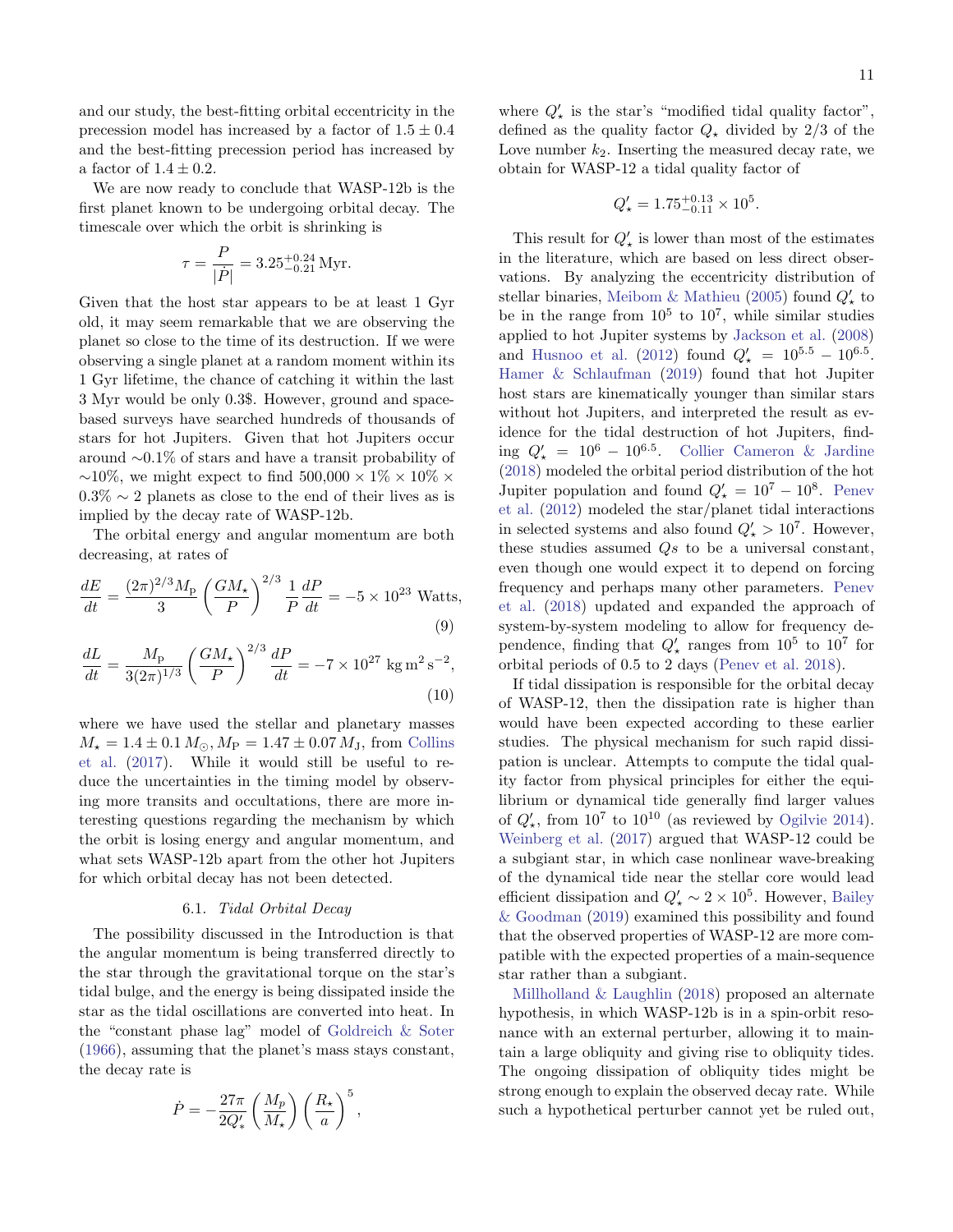this scenario calls for a specific system architecture with a misaligned perturber just below the limits of detection.

### 6.2. Roche Lobe Overflow

The Roche limit for a close-orbiting planet can be expressed as a minimum orbital period depending on the density distribution of the planet [\(Rappaport](#page-14-32) [et al.](#page-14-32) [2013\)](#page-14-32). For WASP-12b, with a mean density of 0.46 g cm−<sup>3</sup> , the Roche-limiting orbital period is 14.2 hr assuming the mass of the planet to be concentrated near the center, and 18.6 hr in the opposite limit of a spherical and incompressible planet. The true orbital period of 26 hr is longer than either of these limits, implying that the planet is not filling its Roche lobe. This simple comparison does not take into account the planet's tidal distortion, which would lead to a longer period for the Roche limit, but probably not as long as 26 hr.

Nevertheless, there may exist an optically thin exosphere or wind that does fill the Roche lobe. Ultraviolet observations of the WASP-12 system indicate that the planet is surrounded by a cloud of absorbing material that is larger than the Roche lobe [\(Fossati et al.](#page-13-5) [2010;](#page-13-5) [Haswell et al.](#page-13-6) [2012;](#page-13-6) [Nichols et al.](#page-14-11) [2015\)](#page-14-11). Recent infrared phase curve observations of the WASP-12 system also corroborate the idea that gas is being stripped from the planet [\(Bell et al.](#page-13-32) [2019\)](#page-13-32). The mass-loss rate is not measured directly [\(Haswell](#page-13-3) [2018\)](#page-13-3), but models of this process suggest it could be as high as  $\sim 3 \times 10^{14}$  g s<sup>-1</sup>, corresponding to  $M_{\rm p}/\dot{M} \approx 300$  Myr [\(Lai et al.](#page-14-33) [2010;](#page-14-33) [Jackson](#page-14-34) [et al.](#page-14-34) [2017\)](#page-14-34). This mass-loss timescale, while longer than the tidal decay timescale, is still short relative to the age of the star. Putting this evidence together with the observed changes in orbital period, it seems that tidal orbital decay has brought the planet close enough to initiate Roche lobe overflow of the planet's tenuous outer atmosphere.

The escaping mass bears energy and angular momentum, which can lead to changes in the orbital period separate from the effects of the tidal bulge of the star. To assess whether or not the escaping mass bears enough angular momentum to be relevant for period changes, we need to know more about the flow of mass away from the planet. We would expect the gas to flow out from the inner Lagrange point, with lower specific angular momentum than the rest of the planet. As a result, the planet's specific angular momentum would rise, causing its orbit to widen. In this scenario, the rate of period decrease that we have measured would be the result of a competition between tidally-driven decay and massloss-driven growth. [Jia & Spruit](#page-14-35) [\(2017\)](#page-14-35) presented an expression relating the change in semimajor axis to the

mass loss rate:

$$
\frac{\dot{a}}{a} = \frac{2}{1+q} \frac{\dot{M}_{\rm p}}{M_{\rm p}} \left[ \frac{x_{\rm L1}^2}{x_{\rm p}^2} (1-\epsilon) + q^2 - 1 \right] > 0, \qquad (11)
$$

where q is the planet-star mass ratio,  $x_{L1}, x_{p}$  are the distances from the L1 point and planet to the system center of mass, and  $\epsilon$  parameterizes the fraction of angular momentum that is transferred back to the planet from the outflowing gas. Using the mass-loss rate estimated by [Lai et al.](#page-14-33) [\(2010\)](#page-14-33) and [Jackson et al.](#page-14-34) [\(2017\)](#page-14-34), and assuming no angular momentum transfer back to the planet ( $\epsilon = 0$ ), this yields

$$
\frac{\dot{P}}{P} \approx 3 \frac{\dot{M}_{\rm p}}{M_{\rm p}}\tag{12}
$$

$$
\dot{P} \approx 1 \text{ msec yr}^{-1}.\tag{13}
$$

Under these assumptions, the mass loss from the planet causes a period increase about 30 times smaller than the observed period change for WASP-12b, and is unlikely to be slowing down the planet's orbital decay.

On the other hand, if gas flows out of the L2 point, there could be a net loss in angular momentum from the planet, hastening any tidally-driven decay of the orbit. [Valsecchi et al.](#page-15-1) [\(2015\)](#page-15-1) examined this process and found that the orbital period begins to shrink only in the final stages of mass loss, when the remaining mass of the planet is dominated by the dense core. This is not the current situation of WASP-12b, given its Jovian mass and low mean density. Furthermore, [Jia & Spruit](#page-14-35) [\(2017\)](#page-14-35) found that even in such a scenario, the mass loss from L1 continues to dominate over the outflow from L2, leading to continued expansion of the orbit. In either case, it seems unlikely that the mass loss from WASP-12b is contributing significantly to its orbital evolution.

## 7. CONCLUSION

We have presented new timing data for WASP-12b that have finally allowed us to determine that its orbit is decaying. We measured a shift in transit and occultation times of about 4 minutes over a ten-year period, corresponding to a period derivative of  $\dot{P} = -29 \pm 2$  ms/yr. This is the first time a hot Jupiter has been caught in the act of spiraling into its host star. It will likely be destroyed on a timescale of several million years.

The WASP-12 system will be observed by the Transiting Exoplanet Survey Satellite (TESS; [Ricker et al.](#page-15-14) [2014\)](#page-15-14) in Sector 20, from December 2019 to January 2020. The new high-precision light curves from TESS will improve our measurement of  $Q'_{\star}$  of WASP-12, as will any further transit or occultation observations in the future.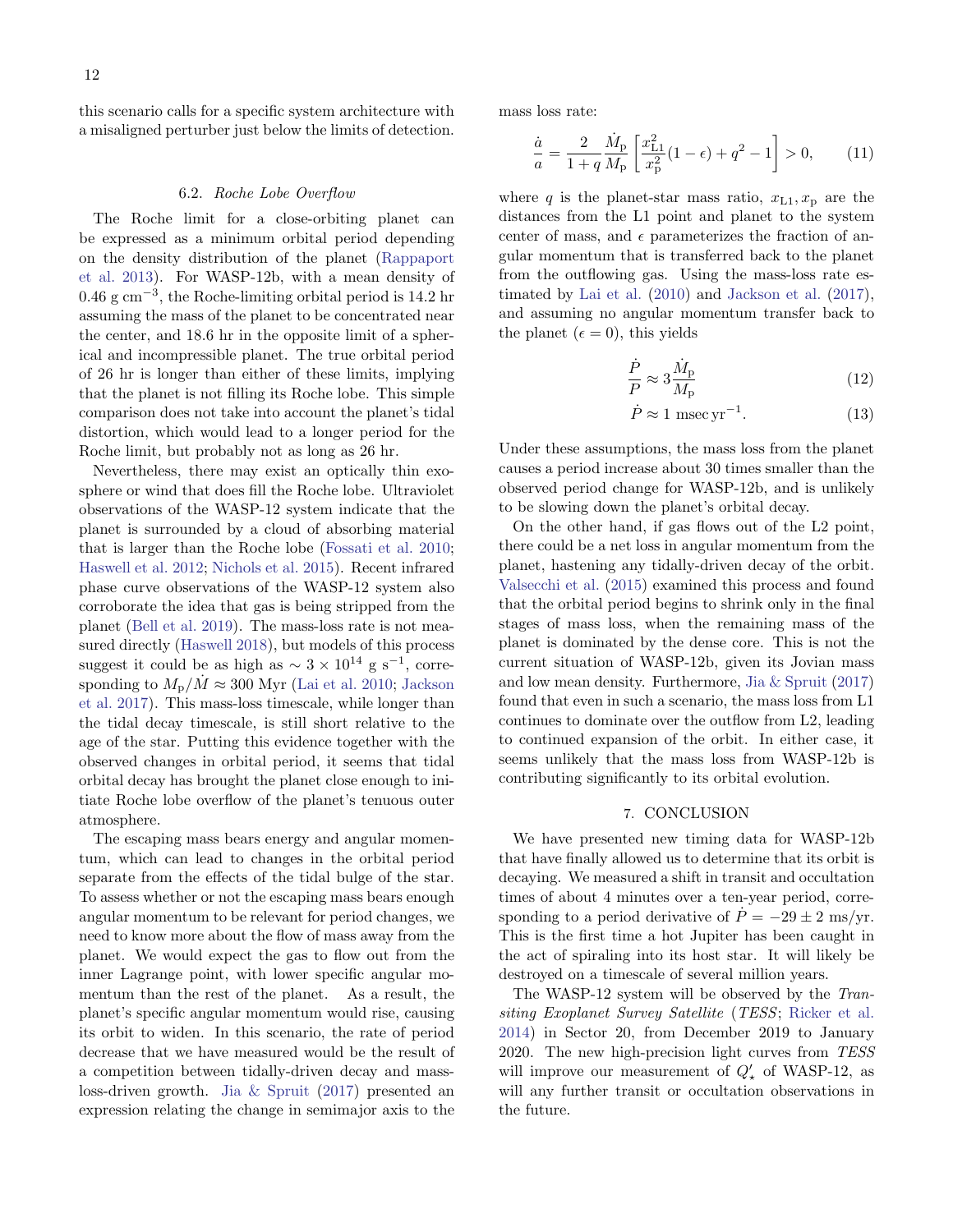It will also be important to seek evidence for orbital decay in other systems. Already, it is clear that not all systems have the same effective value of  $Q'_{\star}$ . For example, the hot Jupiter WASP-19b has an orbital period of 0.79 days, even shorter than that of WASP-12, and was predicted to be the most favorable system for measuring orbital decay (see, e.g. [Essick & Weinberg](#page-13-33) [2015;](#page-13-33) [Valsec](#page-15-15)[chi & Rasio](#page-15-15) [2014\)](#page-15-15). However, a recent analysis of transit times by [Petrucci et al.](#page-14-36) [\(2019\)](#page-14-36) shows that any period changes of WASP-19b are slower than 2.2 msec  $yr^{-1}$ , implying  $Q'_{\star} < 1.2 \times 10^6$ , limits that are incompatible with the observations of WASP-12. This may be because WASP-12 is a subgiant star, as advocated by [Weinberg](#page-15-13) [et al.](#page-15-13) [\(2017\)](#page-15-13). The best way to understand if this is the case is to expand the collection of systems for which detections or period changes, or stringent upper limits, have been made. This will help to clarify the interpretation and check on the dependence of tidal dissipation rates on properties such as the planet mass and orbital period, and the stellar evolutionary state and rotation rate.

In the case of WASP-12b, it was only through more than a decade of combined photometric and spectroscopic observations that we were able to firmly distinguish the orbital decay scenario from other physical processes that can result in similar observational signatures. Similar monitoring of other hot Jupiters - and indeed, all types of planets - will be important in understanding these slow-acting but important physical processes which sculpt the architecture of exoplanetary systems.

## ACKNOWLEDGMENTS

We thank Jeremy Goodman and Luke Bouma for helpful discussions while preparing this manuscript. The authors gratefully acknowledge Leo Liu for helping obtain the WIRC observations. Work by S.W.Y and J.N.W was partly supported by the Heising-Simons Foundation. J.T.W. acknowledges support from NASA Origins of Solar Systems grant NNX14AD22G. The Center for Exoplanets and Habitable Worlds is supported by the Pennsylvania State University, the Eberly College of Science, and the Pennsylvania Space Grant Consortium. This research has made use of the VizieR catalogue access tool, CDS, Strasbourg, France. The original description of the VizieR service was published in A&AS 143, 23. Some of the data presented herein were obtained at the W. M. Keck Observatory, which is operated as a scientific partnership among the California Institute of Technology, the University of California and the National Aeronautics and Space Administration. The Observatory was made possible by the generous financial support of the W. M. Keck Foundation. The authors wish to recognize and acknowledge the very significant cultural role and reverence that the summit of Maunakea has always had within the indigenous Hawaiian community. We are most fortunate to have the opportunity to conduct observations from this mountain.

Software: astropy [\(Astropy Collaboration et al.](#page-13-34) [2013,](#page-13-34) [2018\)](#page-13-35); emcee [\(Foreman-Mackey et al.](#page-13-11) [2013;](#page-13-11) [Good](#page-13-12)[man & Weare](#page-13-12) [2010\)](#page-13-12); radvel [\(Fulton et al.](#page-13-26) [2018\)](#page-13-26); numpy [\(Van Der Walt et al.](#page-15-16) [2011\)](#page-15-16); scipy [\(Jones et al.](#page-14-37) [2001\)](#page-14-37)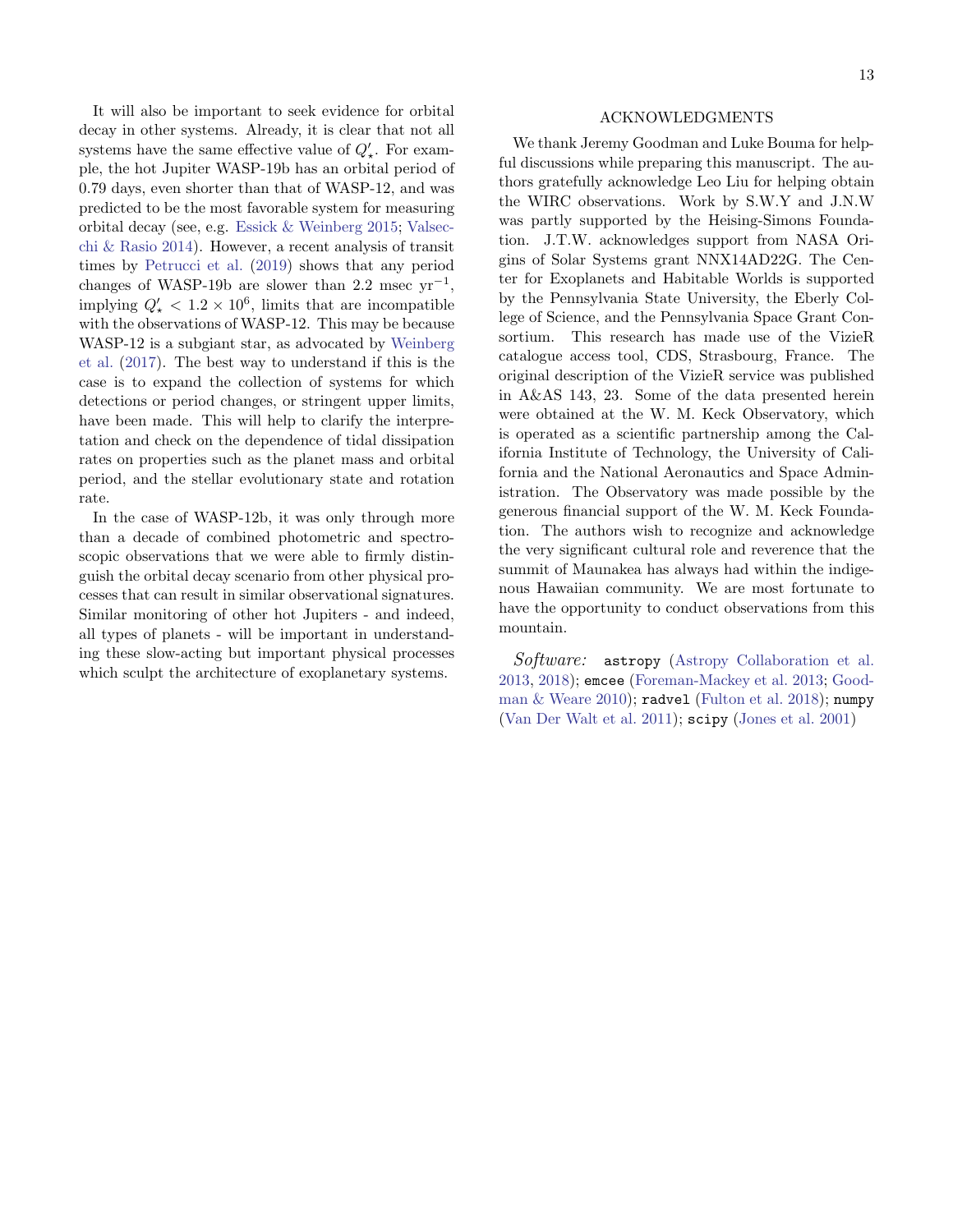#### REFERENCES

- <span id="page-13-27"></span>Arras, P., Burkart, J., Quataert, E., & Weinberg, N. N. 2012, Monthly Notices of the Royal Astronomical Society, 422, 1761, doi: [10.1111/j.1365-2966.2012.20756.x](http://doi.org/10.1111/j.1365-2966.2012.20756.x)
- <span id="page-13-34"></span>Astropy Collaboration, Robitaille, T. P., Tollerud, E. J., et al. 2013, A&A, 558, A33, doi: [10.1051/0004-6361/201322068](http://doi.org/10.1051/0004-6361/201322068)
- <span id="page-13-35"></span>Astropy Collaboration, Price-Whelan, A. M., Sipőcz, B. M., et al. 2018, AJ, 156, 123, doi: [10.3847/1538-3881/aabc4f](http://doi.org/10.3847/1538-3881/aabc4f)
- <span id="page-13-8"></span>Bailey, A., & Goodman, J. 2019, Monthly Notices of the Royal Astronomical Society, 482, 1872, doi: [10.1093/mnras/sty2805](http://doi.org/10.1093/mnras/sty2805)
- <span id="page-13-7"></span>Baluev, R. V., Sokov, E. N., Jones, H. R. A., et al. 2019, arXiv:1908.04505 [astro-ph]. <https://arxiv.org/abs/1908.04505>
- <span id="page-13-32"></span>Bell, T. J., Zhang, M., Cubillos, P. E., et al. 2019, Monthly Notices of the Royal Astronomical Society, 489, 1995, doi: [10.1093/mnras/stz2018](http://doi.org/10.1093/mnras/stz2018)
- <span id="page-13-25"></span>Bonomo, A. S., Desidera, S., Benatti, S., et al. 2017, Astronomy & Astrophysics, 602, A107, doi: [10.1051/0004-6361/201629882](http://doi.org/10.1051/0004-6361/201629882)
- <span id="page-13-18"></span>Campo, C. J., Harrington, J., Hardy, R. A., et al. 2011, The Astrophysical Journal, 727, 125, doi: [10.1088/0004-637X/727/2/125](http://doi.org/10.1088/0004-637X/727/2/125)
- <span id="page-13-19"></span>Chan, T., Ingemyr, M., Winn, J. N., et al. 2011, The Astronomical Journal, 141, 179, doi: [10.1088/0004-6256/141/6/179](http://doi.org/10.1088/0004-6256/141/6/179)
- <span id="page-13-9"></span>Claret, A., & Bloemen, S. 2011, Astronomy & Astrophysics, 529, A75, doi: [10.1051/0004-6361/201116451](http://doi.org/10.1051/0004-6361/201116451)
- <span id="page-13-31"></span>Collier Cameron, A., & Jardine, M. 2018, MNRAS, 476, 2542, doi: [10.1093/mnras/sty292](http://doi.org/10.1093/mnras/sty292)
- <span id="page-13-4"></span>Collins, K. A., Kielkopf, J. F., & Stassun, K. G. 2017, The Astronomical Journal, 153, 78, doi: [10.3847/1538-3881/153/2/78](http://doi.org/10.3847/1538-3881/153/2/78)
- <span id="page-13-16"></span>Copperwheat, C. M., Wheatley, P. J., Southworth, J., et al. 2013, Monthly Notices of the Royal Astronomical Society, 434, 661, doi: [10.1093/mnras/stt1056](http://doi.org/10.1093/mnras/stt1056)
- <span id="page-13-1"></span>Counselman, C. C. 1973, The Astrophysical Journal, 180, 307, doi: [10.1086/151964](http://doi.org/10.1086/151964)
- <span id="page-13-20"></span>Cowan, N. B., Machalek, P., Croll, B., et al. 2012, The Astrophysical Journal, 747, 82, doi: [10.1088/0004-637X/747/1/82](http://doi.org/10.1088/0004-637X/747/1/82)
- <span id="page-13-17"></span>Croll, B., Albert, L., Jayawardhana, R., et al. 2015, The Astrophysical Journal, 802, 28, doi: [10.1088/0004-637X/802/1/28](http://doi.org/10.1088/0004-637X/802/1/28)
- <span id="page-13-21"></span>Crossfield, I. J. M., Barman, T., Hansen, B. M. S., Tanaka, I., & Kodama, T. 2012, The Astrophysical Journal, 760, 140, doi: [10.1088/0004-637X/760/2/140](http://doi.org/10.1088/0004-637X/760/2/140)
- <span id="page-13-28"></span>Csizmadia, S., Hellard, H., & Smith, A. M. S. 2019, Astronomy & Astrophysics, 623, A45, doi: [10.1051/0004-6361/201834376](http://doi.org/10.1051/0004-6361/201834376)
- <span id="page-13-14"></span>Deming, D., Knutson, H., Kammer, J., et al. 2015, The Astrophysical Journal, 805, 132, doi: [10.1088/0004-637X/805/2/132](http://doi.org/10.1088/0004-637X/805/2/132)
- <span id="page-13-10"></span>Eastman, J., Gaudi, B. S., & Agol, E. 2013, PASP, 125, 83, doi: [10.1086/669497](http://doi.org/10.1086/669497)
- <span id="page-13-33"></span>Essick, R., & Weinberg, N. N. 2015, The Astrophysical Journal, 816, 18, doi: [10.3847/0004-637X/816/1/18](http://doi.org/10.3847/0004-637X/816/1/18)
- <span id="page-13-22"></span>Föhring, D., Dhillon, V. S., Madhusudhan, N., et al. 2013, Monthly Notices of the Royal Astronomical Society, 435, 2268, doi: [10.1093/mnras/stt1443](http://doi.org/10.1093/mnras/stt1443)
- <span id="page-13-11"></span>Foreman-Mackey, D., Hogg, D. W., Lang, D., & Goodman, J. 2013, PASP, 125, 306, doi: [10.1086/670067](http://doi.org/10.1086/670067)
- <span id="page-13-5"></span>Fossati, L., Haswell, C. A., Froning, C. S., et al. 2010, The Astrophysical Journal, 714, L222, doi: [10.1088/2041-8205/714/2/L222](http://doi.org/10.1088/2041-8205/714/2/L222)
- <span id="page-13-26"></span>Fulton, B. J., Petigura, E. A., Blunt, S., & Sinukoff, E. 2018, PASP, 130, 044504, doi: [10.1088/1538-3873/aaaaa8](http://doi.org/10.1088/1538-3873/aaaaa8)
- <span id="page-13-13"></span>Gelman, A., & Rubin, D. B. 1992, Statistical Science, 7, 457, doi: [10.1214/ss/1177011136](http://doi.org/10.1214/ss/1177011136)
- <span id="page-13-24"></span>Geweke, J. 1992, Statist. Sci., 7, 94, doi: [10.1214/ss/1177011446](http://doi.org/10.1214/ss/1177011446)
- <span id="page-13-23"></span>Giménez, A., & Bastero, M. 1995, Astrophysics and Space Science, 226, 99, doi: [10.1007/BF00626903](http://doi.org/10.1007/BF00626903)
- <span id="page-13-29"></span>Goldreich, P., & Soter, S. 1966, Icarus, 5, 375, doi: [10.1016/0019-1035\(66\)90051-0](http://doi.org/10.1016/0019-1035(66)90051-0)
- <span id="page-13-12"></span>Goodman, J., & Weare, J. 2010, Communications in Applied Mathematics and Computational Science, 5, 65, doi: [10.2140/camcos.2010.5.65](http://doi.org/10.2140/camcos.2010.5.65)
- <span id="page-13-30"></span>Hamer, J. H., & Schlaufman, K. C. 2019, arXiv:1908.06998 [astro-ph]. <https://arxiv.org/abs/1908.06998>
- <span id="page-13-3"></span>Haswell, C. A. 2018, in Handbook of Exoplanets, ed. H. J. Deeg & J. A. Belmonte (Cham: Springer International Publishing), 2585–2602, doi: [10.1007/978-3-319-55333-7](http://doi.org/10.1007/978-3-319-55333-7_97) 97
- <span id="page-13-6"></span>Haswell, C. A., Fossati, L., Ayres, T., et al. 2012, The Astrophysical Journal, 760, 79,
	- doi: [10.1088/0004-637X/760/1/79](http://doi.org/10.1088/0004-637X/760/1/79)
- <span id="page-13-2"></span>Hebb, L., Collier-Cameron, A., Loeillet, B., et al. 2009, The Astrophysical Journal, 693, 1920, doi: [10.1088/0004-637X/693/2/1920](http://doi.org/10.1088/0004-637X/693/2/1920)
- <span id="page-13-0"></span>Holman, M., Touma, J., & Tremaine, S. 1997, Nature, 386, 254, doi: [10.1038/386254a0](http://doi.org/10.1038/386254a0)
- <span id="page-13-15"></span>Hooton, M. J., de Mooij, E. J. W., Watson, C. A., et al. 2019, Monthly Notices of the Royal Astronomical Society, 486, 2397, doi: [10.1093/mnras/stz966](http://doi.org/10.1093/mnras/stz966)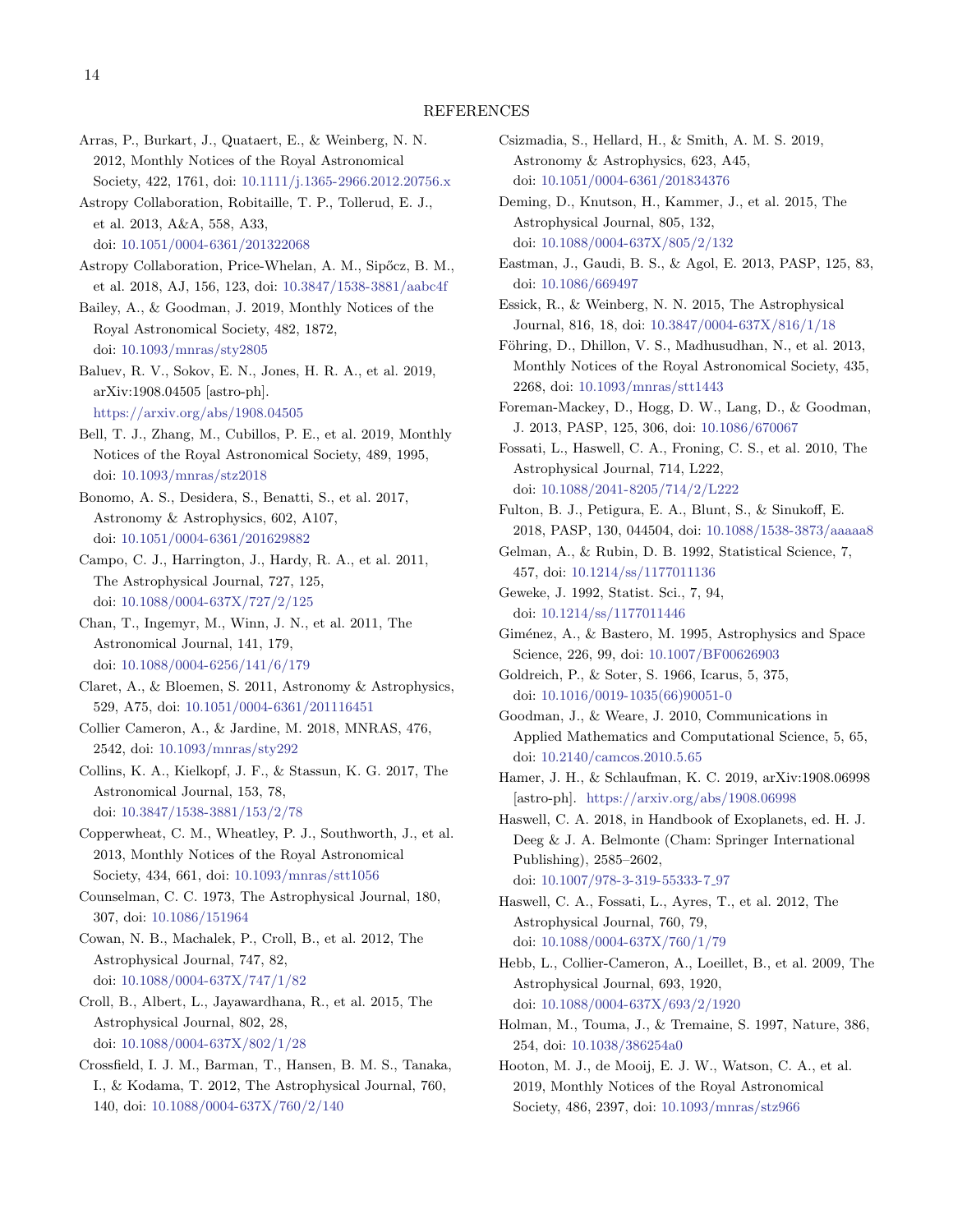15

<span id="page-14-21"></span>Howard, A. W., Johnson, J. A., Marcy, G. W., et al. 2010, The Astrophysical Journal, 721, 1467, doi: [10.1088/0004-637X/721/2/1467](http://doi.org/10.1088/0004-637X/721/2/1467)

<span id="page-14-0"></span>Huang, C., Wu, Y., & Triaud, A. H. M. J. 2016, The Astrophysical Journal, 825, 98, doi: [10.3847/0004-637X/825/2/98](http://doi.org/10.3847/0004-637X/825/2/98)

<span id="page-14-27"></span>Husnoo, N., Pont, F., Mazeh, T., et al. 2012, Monthly Notices of the Royal Astronomical Society, 422, 3151, doi: [10.1111/j.1365-2966.2012.20839.x](http://doi.org/10.1111/j.1365-2966.2012.20839.x)

<span id="page-14-24"></span>Husnoo, N., Pont, F., Hébrard, G., et al. 2011, Monthly Notices of the Royal Astronomical Society, 413, 2500, doi: [10.1111/j.1365-2966.2011.18322.x](http://doi.org/10.1111/j.1365-2966.2011.18322.x)

<span id="page-14-6"></span>Hut, P. 1980, Astronomy and Astrophysics, 92, 167

<span id="page-14-2"></span>Innanen, K. A., Zheng, J. Q., Mikkola, S., & Valtonen, M. J. 1997, AJ, 113, 1915, doi: [10.1086/118405](http://doi.org/10.1086/118405)

<span id="page-14-34"></span>Jackson, B., Arras, P., Penev, K., Peacock, S., & Marchant, P. 2017, The Astrophysical Journal, 835, 145, doi: [10.3847/1538-4357/835/2/145](http://doi.org/10.3847/1538-4357/835/2/145)

<span id="page-14-26"></span>Jackson, B., Greenberg, R., & Barnes, R. 2008, The Astrophysical Journal, 678, 1396, doi: [10.1086/529187](http://doi.org/10.1086/529187)

<span id="page-14-9"></span>Jackson, B., Jensen, E., Peacock, S., Arras, P., & Penev, K. 2016, Celestial Mechanics and Dynamical Astronomy, 126, 227, doi: [10.1007/s10569-016-9704-1](http://doi.org/10.1007/s10569-016-9704-1)

<span id="page-14-35"></span>Jia, S., & Spruit, H. C. 2017, Monthly Notices of the Royal Astronomical Society, 465, 149, doi: [10.1093/mnras/stw1693](http://doi.org/10.1093/mnras/stw1693)

<span id="page-14-37"></span>Jones, E., Oliphant, T., Peterson, P., et al. 2001, SciPy: Open source scientific tools for Python. <http://www.scipy.org/>

<span id="page-14-4"></span>Jordán, A., & Bakos, G. Á. 2008, The Astrophysical Journal, 685, 543, doi: [10.1086/590549](http://doi.org/10.1086/590549)

<span id="page-14-20"></span>Knutson, H. A., Fulton, B. J., Montet, B. T., et al. 2014, The Astrophysical Journal, 785, 126, doi: [10.1088/0004-637X/785/2/126](http://doi.org/10.1088/0004-637X/785/2/126)

<span id="page-14-19"></span>Kreidberg, L. 2015, Publications of the Astronomical Society of the Pacific, 127, 1161, doi: [10.1086/683602](http://doi.org/10.1086/683602)

<span id="page-14-22"></span>Kreidberg, L., Line, M. R., Bean, J. L., et al. 2015, The Astrophysical Journal, 814, 66, doi: [10.1088/0004-637X/814/1/66](http://doi.org/10.1088/0004-637X/814/1/66)

<span id="page-14-33"></span>Lai, D., Helling, C., & van den Heuvel, E. P. J. 2010, The Astrophysical Journal, 721, 923, doi: [10.1088/0004-637X/721/2/923](http://doi.org/10.1088/0004-637X/721/2/923)

<span id="page-14-8"></span>Levrard, B., Winisdoerffer, C., & Chabrier, G. 2009, The Astrophysical Journal, 692, L9, doi: [10.1088/0004-637X/692/1/L9](http://doi.org/10.1088/0004-637X/692/1/L9)

<span id="page-14-18"></span>Luger, R., Agol, E., Kruse, E., et al. 2016, AJ, 152, 100, doi: [10.3847/0004-6256/152/4/100](http://doi.org/10.3847/0004-6256/152/4/100)

<span id="page-14-12"></span>Maciejewski, G., Errmann, R., Raetz, S., et al. 2011, Astronomy & Astrophysics, 528, A65, doi: [10.1051/0004-6361/201016268](http://doi.org/10.1051/0004-6361/201016268)

<span id="page-14-13"></span>Maciejewski, G., Dimitrov, D., Seeliger, M., et al. 2013, Astronomy & Astrophysics, 551, A108, doi: [10.1051/0004-6361/201220739](http://doi.org/10.1051/0004-6361/201220739)

<span id="page-14-14"></span>Maciejewski, G., Dimitrov, D., Fernández, M., et al. 2016, Astronomy & Astrophysics, 588, L6, doi: [10.1051/0004-6361/201628312](http://doi.org/10.1051/0004-6361/201628312)

<span id="page-14-16"></span>Maciejewski, G., Fernández, M., Aceituno, F., et al. 2018, Acta Astronomica, 68, 371, doi: [10.32023/0001-5237/68.4.4](http://doi.org/10.32023/0001-5237/68.4.4)

<span id="page-14-17"></span>Mandel, K., & Agol, E. 2002, ApJL, 580, L171, doi: [10.1086/345520](http://doi.org/10.1086/345520)

<span id="page-14-3"></span>Mazeh, T., Krymolowski, Y., & Rosenfeld, G. 1997, ApJL, 477, L103, doi: [10.1086/310536](http://doi.org/10.1086/310536)

<span id="page-14-25"></span>Meibom, S., & Mathieu, R. D. 2005, The Astrophysical Journal, 620, 970, doi: [10.1086/427082](http://doi.org/10.1086/427082)

<span id="page-14-31"></span>Millholland, S., & Laughlin, G. 2018, The Astrophysical Journal, 869, L15, doi: [10.3847/2041-8213/aaedb1](http://doi.org/10.3847/2041-8213/aaedb1)

<span id="page-14-1"></span>Miralda-Escudé, J. 2002, The Astrophysical Journal, 564, 1019, doi: [10.1086/324279](http://doi.org/10.1086/324279)

<span id="page-14-11"></span>Nichols, J. D., Wynn, G. A., Goad, M., et al. 2015, The Astrophysical Journal, 803, 9, doi: [10.1088/0004-637X/803/1/9](http://doi.org/10.1088/0004-637X/803/1/9)

<span id="page-14-30"></span>Ogilvie, G. I. 2014, Annual Review of Astronomy and Astrophysics, 52, 171,

<span id="page-14-23"></span>doi: [10.1146/annurev-astro-081913-035941](http://doi.org/10.1146/annurev-astro-081913-035941)  $\overline{\text{O}}$ ztürk, O., & Erdem, A. 2019, Monthly Notices of the

Royal Astronomical Society, 486, 2290, doi: [10.1093/mnras/stz747](http://doi.org/10.1093/mnras/stz747)

<span id="page-14-5"></span>Pál, A., & Kocsis, B. 2008, Monthly Notices of the Royal Astronomical Society, 389, 191, doi: [10.1111/j.1365-2966.2008.13512.x](http://doi.org/10.1111/j.1365-2966.2008.13512.x)

<span id="page-14-15"></span>Patra, K. C., Winn, J. N., Holman, M. J., et al. 2017, The Astronomical Journal, 154, 4, doi: [10.3847/1538-3881/aa6d75](http://doi.org/10.3847/1538-3881/aa6d75)

<span id="page-14-29"></span>Penev, K., Bouma, L. G., Winn, J. N., & Hartman, J. D. 2018, The Astronomical Journal, 155, 165, doi: [10.3847/1538-3881/aaaf71](http://doi.org/10.3847/1538-3881/aaaf71)

<span id="page-14-28"></span>Penev, K., Jackson, B., Spada, F., & Thom, N. 2012, The Astrophysical Journal, 751, 96, doi: [10.1088/0004-637X/751/2/96](http://doi.org/10.1088/0004-637X/751/2/96)

<span id="page-14-36"></span>Petrucci, R., Jofré, E., Gómez Maqueo Chew, Y., et al. 2019, MNRAS, 2628, doi: [10.1093/mnras/stz3034](http://doi.org/10.1093/mnras/stz3034)

<span id="page-14-10"></span>Ragozzine, D., & Wolf, A. S. 2009, The Astrophysical Journal, 698, 1778, doi: [10.1088/0004-637X/698/2/1778](http://doi.org/10.1088/0004-637X/698/2/1778)

<span id="page-14-32"></span>Rappaport, S., Sanchis-Ojeda, R., Rogers, L. A., Levine, A., & Winn, J. N. 2013, The Astrophysical Journal, 773, L15, doi: [10.1088/2041-8205/773/1/L15](http://doi.org/10.1088/2041-8205/773/1/L15)

<span id="page-14-7"></span>Rasio, F. A., Tout, C. A., Lubow, S. H., & Livio, M. 1996, The Astrophysical Journal, 470, 1187, doi: [10.1086/177941](http://doi.org/10.1086/177941)